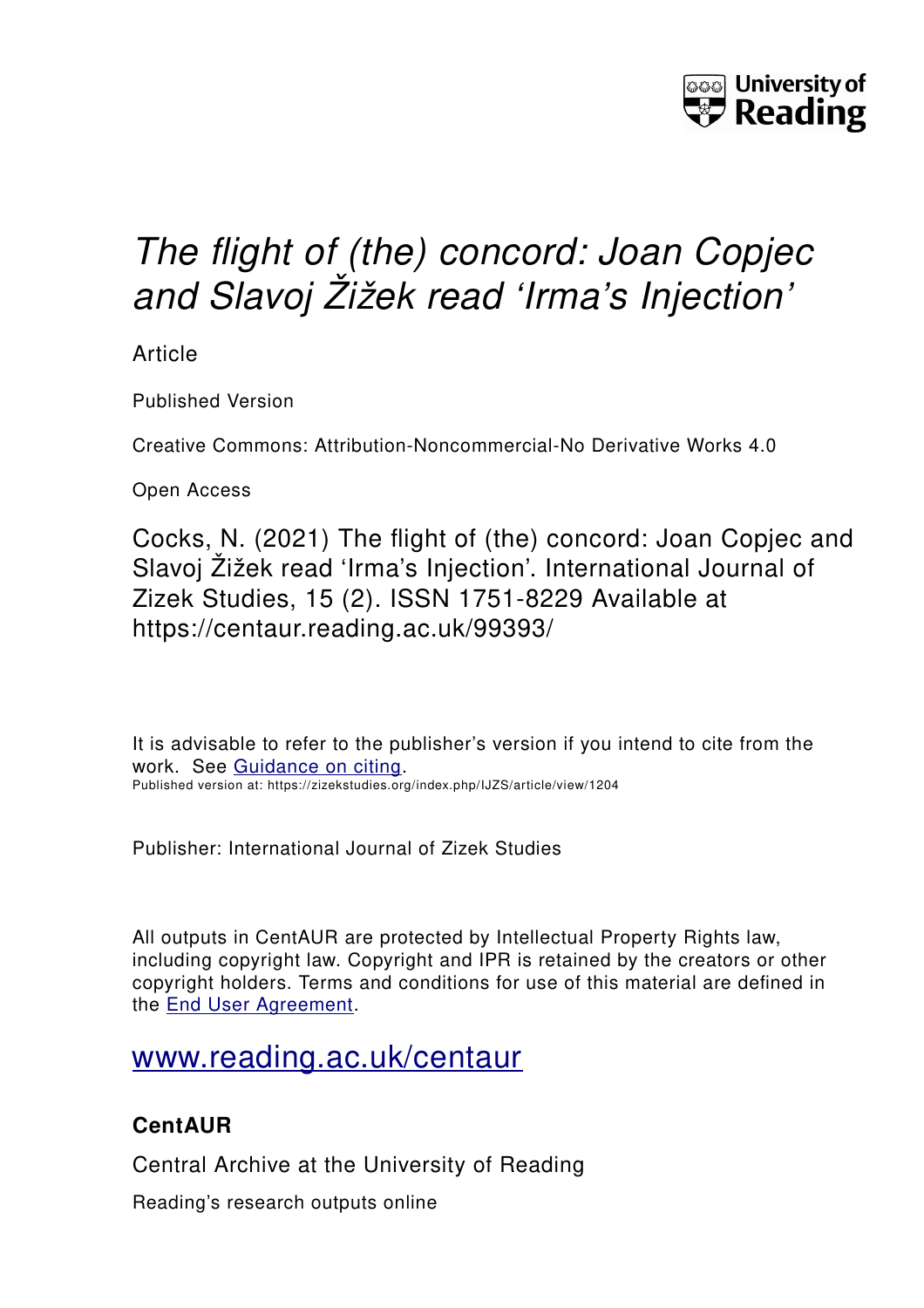**INTERNATIONAL JOURNAL OF ZIZEK STUDIES** 

Ž

**ISSN 1751-8229**

**Volume Fifteen, Number Two**

## **The Flight of (the) Concord: Joan Copjec and Slavoj Žižek read 'Irma's Injection'**

**Neil Cocks**, University of Reading, UK

**Abstract:** In this article, I return to the 'over-interpreted anxiety dream' (Copjec, 2015) of 'Irma's Injection' to make a wider claim concerning an unacknowledged investment in structure that I understand to return to Žižekian appeals to the disruptive structure of the Real. I begin with the analysis of Freud's first specimen dream, and Lacan's response to this, offered by Joan Copjec, Žižek's fellow traveller in theory. My concern is with Copjec's staging of the encounter with the Real, both in its imaginary and symbolic modes, and the extent to which a renewed focus on the narrational frames of psychoanalytic accounts of 'Irma's Injection' can help bring to light their otherwise neglected appeals to structure.. Rather than a simple deconstructive evasion of the Real, I argue that such a move enables a questioning the location of the limit within Copjec's account of 'Irma's Injection': a return of the Real to the Real. This discussion results also in a more straightforward reassessment of the understanding of structure in 'Irma's Injection' as read by both Copjec and Žižek. I focus on one particular aspect, 'flight', understood to be: central to the structure of the dream; disruptive to this structure; a remaining and an escape; evasion and fidelity. Through the frame of 'flight', I re-evaluate the dream within/ across the work of Žižek and Copjec before, finally, contemplating how 'flight' might help to refigure the relationship between the two theorists, and the deconstructive practice that both question within their various responses to 'Irma's Injection.

**Keywords:** Irma, Copjec, Žižek, death drive, Lacan, deconstruction, flight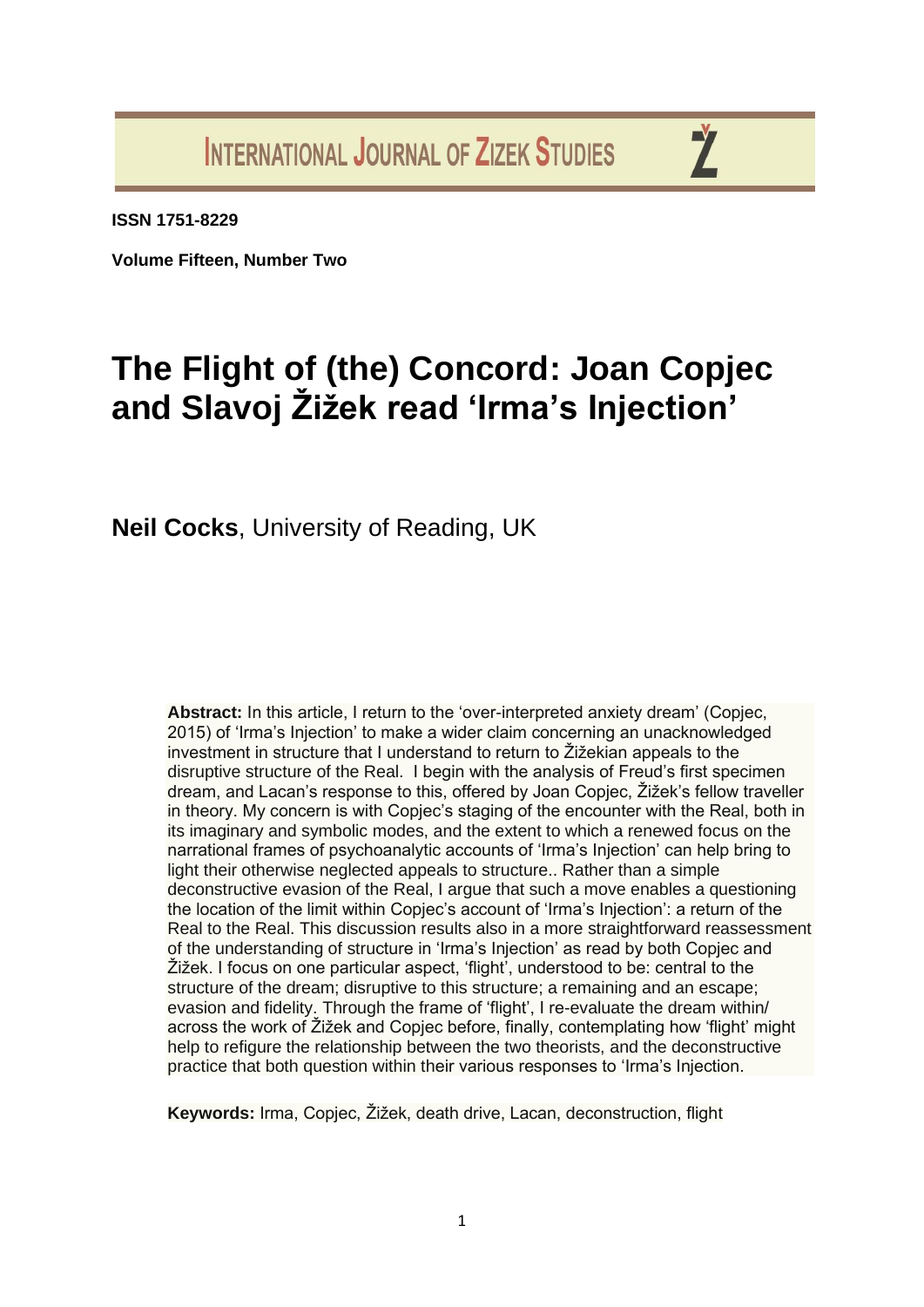#### **i) Introduction: Irma again.**

Irma again. But will this be a repetition held within a structure of fantasy, a deferral foolishly holding out for an end? Or is it instead to be an insistence, a carving out of an abyss, one that cares nothing for an answering voice? And what structures must be called upon, and what left unengaged, if we are to go one way or another?

#### **ii) an 'over-interpreted anxiety dream'**

Let us begin by returning to the familiar ground of the dream of 'Irma's Injection'. Freud opens the first extended self-analysis within *The Interpretation of Dreams* with a description a large hall, where he is receiving guests, and talking to a patient, Irma. Irma is unconvinced by the psychoanalytic solution to her health problems suggested by Freud, and he is concerned he might have overlooked an organic cause to her condition. Looking down her throat, he sees: 'a large white spot to the right, and […] extended grayish-white scabs attached to curious curling formations, which have obviously been formed like the turbinated bone' (Freud 2001: 107). Three medical friends join him, and offer their diagnosis, with Freud concluding:

I quickly call Dr. M, who repeats the examination and confirms it.... Dr. M looks quite unlike his usual self; he is very pale, he limps, and his chin is clean-shaven.... Now my friend Otto, too, is standing beside her, and my friend Leopold percusses her covered chest, and says 'She has a dullness below, on the left,' and also calls attention to an infiltrated portion of skin on the left shoulder (which I can feel, in spite of the dress).... M says: 'There's no doubt that it's an infection […]My friend Otto, not long ago, gave her, when she was feeling unwell, an injection of a preparation of propyl... propyls... propionic acid... trimethylamin (the formula of which I see before me, printed in heavy type).... One doesn't give such injections so rashly.... Probably, too, the syringe was not clean. (Ibid.)

Why return? Freud's specimen dream is so well-worn in psychoanalytic criticism that Joan Copjec's twenty seven year old assessment of an 'over-interpreted anxiety dream' has itself become familiar (Copjec 2015: 119; Sigler 2010). As my intention here is finally to engage Žižekian readings of 'Irma's Injection', as well as wider questions of Žižekian analysis, one place to start, I would contend, is precisely with this idea of over-interpretation. For Copjec, in a reading whose relation to Žižekian thought is to be the focus of my thinking, this is not a matter of simple exhaustion: it would be wrong, for example, to think that, through being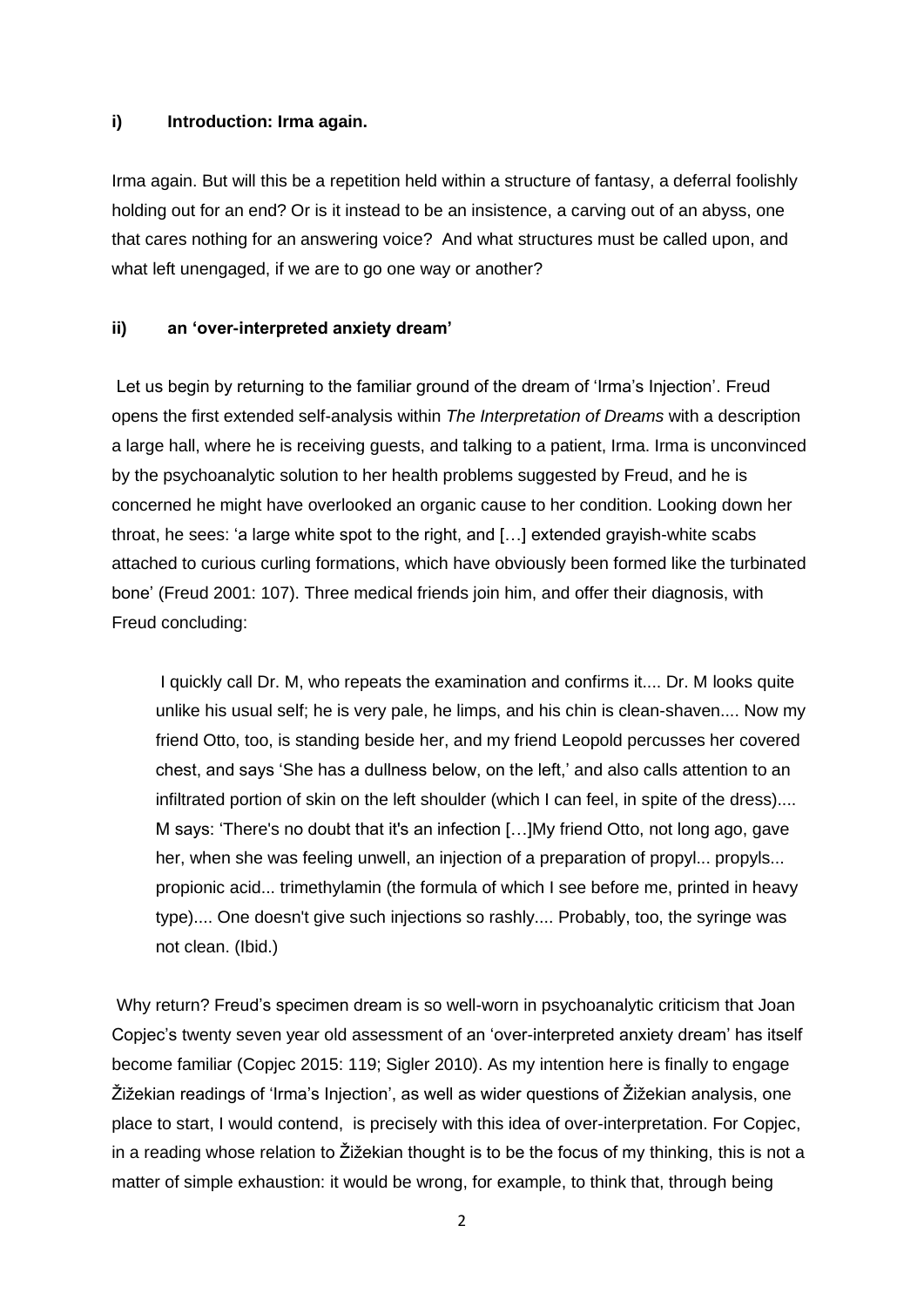*over*-interpreted, there is a degree of interpretation that would have sufficed. The dream is understood by Copjec to begin with an anxiety producing encounter, the view down the throat. This is a meeting with the real that produces an 'affect' that 'cannot be doubted', and 'which nothing proceeds', it having 'neither an essence nor a signification, a signal [that] works without the use of any signifiers' (118-19). <sup>i</sup> From such claims, it follows that 'any *interpretation* of anxiety is superfluous and inappropriate' (119), and any engagement with 'Irma's Injection' that does not recognise this fails as a psychoanalytic response.

For Copjec, 'Irma's Injection' offers a lesson in the 'proper response' involves 'flee[ing]' or 'flight',' from the traumatic scene (123; 120). Later in this article, I will be interested in thinking through how the question of 'flight' might impact on a comparative reading of appeals to structure in the work of Copjec, Žižek, and certain theorists that they set themselves against. For now, I will limit myself to a more straightforward introduction to Copjec's account of '*turning away*' in a dream that she takes to be split between the horrific encounter with Irma's throat and the comic medical interpretations that follow (120). In this understanding, in the second part of the dream, the real of anxiety is registered only in the 'failure of the symbolic reality', and thus no interpretation is offered (119). That is the explanation for the ironic notion that fleeing the real is essential to psychoanalytic practice: unlike conventional '*interpretation*', which seeks symbolic supplementation when confronted by the real (explanations drawn from other fields that seek to domesticate the disturbing threat of anxiety), the flight into the absurdity of the symbolic cannot help but keep hold of the real that has no secure place within its exchanges. What is proposed is not a repudiation of the real, not an embrace of the symbolic's endless chain of signification, but a recognition of the gap or limit necessary to that process: one should neither respond to an other with historicist contextualisation (working with the fundamental fantasy that a given supplement will complete the other, making it explicable), nor a deconstructive reading of their words (the hope that constitutive tensions can be tracked in the open-ended play of meaning, with no regard to the limit that language carves out and requires). It is claimed that such options involve fleeing the anxiety inducing encounter with the real in the wrong way, a foreclosing of the real, rather than its registration through negation. The theoretical approach favoured within 'Vampires, Breast-Feeding, and Anxiety', the chapter within Copjec's *Read my Desire* that I am concerned with in this article, rather 'urge[s] analysts of culture to become literate in desire, to learn how to read what is inarticulable in cultural statements', not to limit themselves to a reading of the 'literal' text, but to take into account the 'real structure' and the gaps of desire that this text registers. (12) My contention is that, despite the commitment to reading, and the acknowledgement of the importance of symbolic frames, Copjec's seemingly non-interpretive theoretical response results in a generalised approach to 'Irma's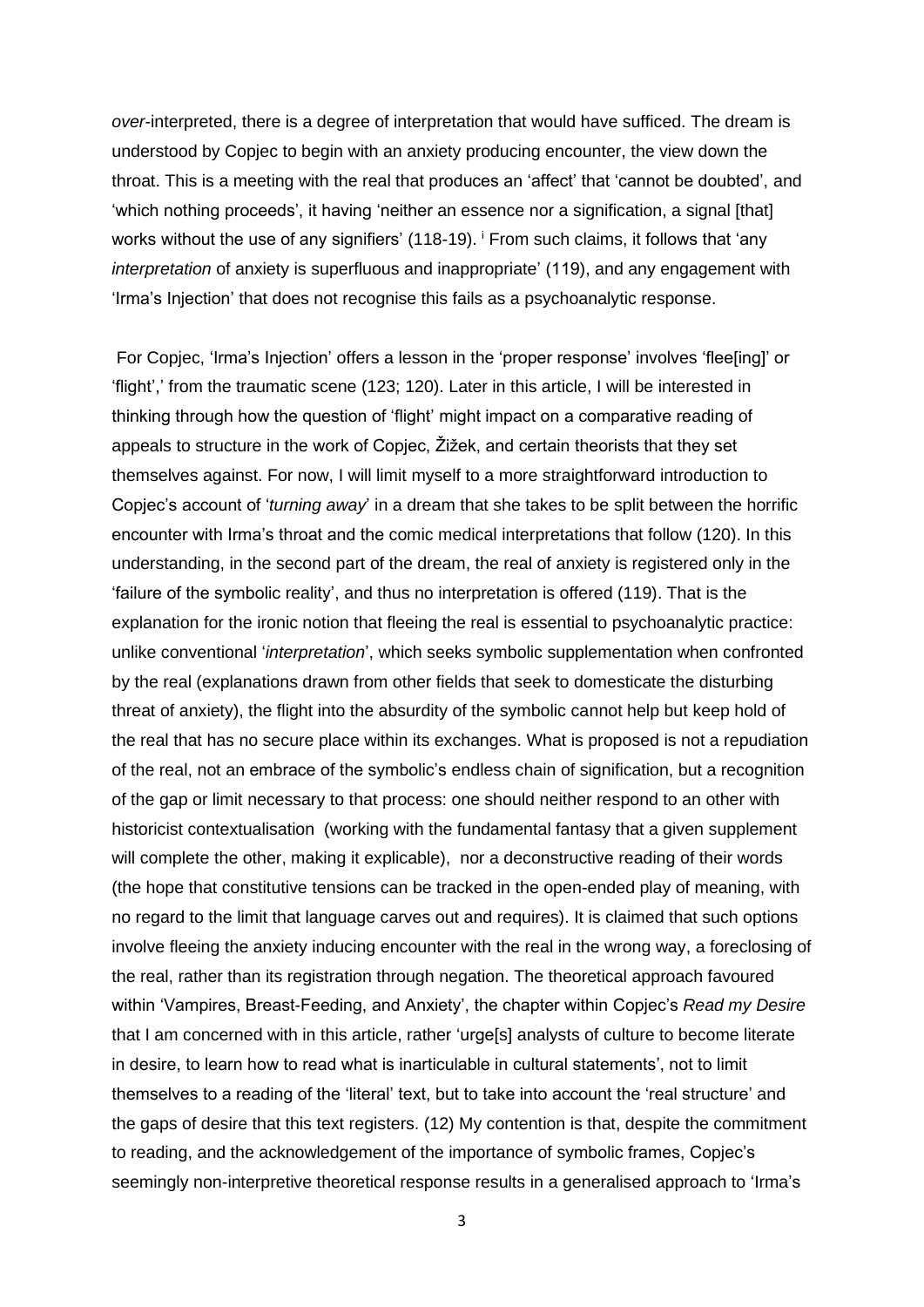Injection' and the various other texts (from vampire fiction to Kantian aesthetics) that are understood to be its equivalent: genres are introduced through single texts, quotation is rare, textual engagement is predominantly at the level of plot, and structure is variously: overlooked; an aspect of the symbolic that is unquestionable ('there seems to be only one reading of this narrative pacing' [125]); unquestionable also as an aspect of the real that can nonetheless be read.

#### **iii) '…the real – Irma, her white scabs, the unconscious –'**

To initiate this questioning reading of 'Vampires, Breast-Feeding, and Anxiety', I turn to Copjec's account of Jacques Lacan's celebrated framing of the dream:

The dream is divided by Lacan into two parts, each of which is marked by its own climax. In the first part, Freud appears as a man free of any 'Oedipus complex'; his research is driven entirely by his desire to know, whatever the cost. Propelled by this desire, he stalks his party guest, Irma, and, struggling against her resistances, peers curiously down her throat, only to make his truly horrible discovery. What he witnesses is the very 'origin of the world,' the equivalent of the female genitals. It is clear that the uncanny appearance of what ought to have remained hidden is a sickening, noxious sight. But what is it, really? 'A large white spot….curled structures….white-grey scabs.' Almost nothing. This is the climax of the first part of the dream, the anxiety-filled encounter with the object *a*.

After this encounter the dream switches to another mode [….] the second part of the dream is defined by a *turning away from* the object *a* that erupted in the first part […] The abruptness of the transition indicates that Freud *flees* from the real – Irma, her white scabs, the unconscious – into the symbolic community of his fellow doctors. (Copjec 2025: 120)

Expanding upon this description of the 'anxiety filled encounter', Copjec claims that to look down the throat is to witness 'a point that interpretation, the logic of cause and effect, cannot bridge' (126). Again, it is to meet the real, experienced as an anxiety 'affect' that cannot be doubted. This real is the 'very origin of the world' because it is 'prior' to pathology and sentiment; a failure of the 'symbolic reality wherein all alienable objects, objects that can be given or taken away, lost and refound, are constituted and circulate' (119; 126). Copjec acknowledges that it is: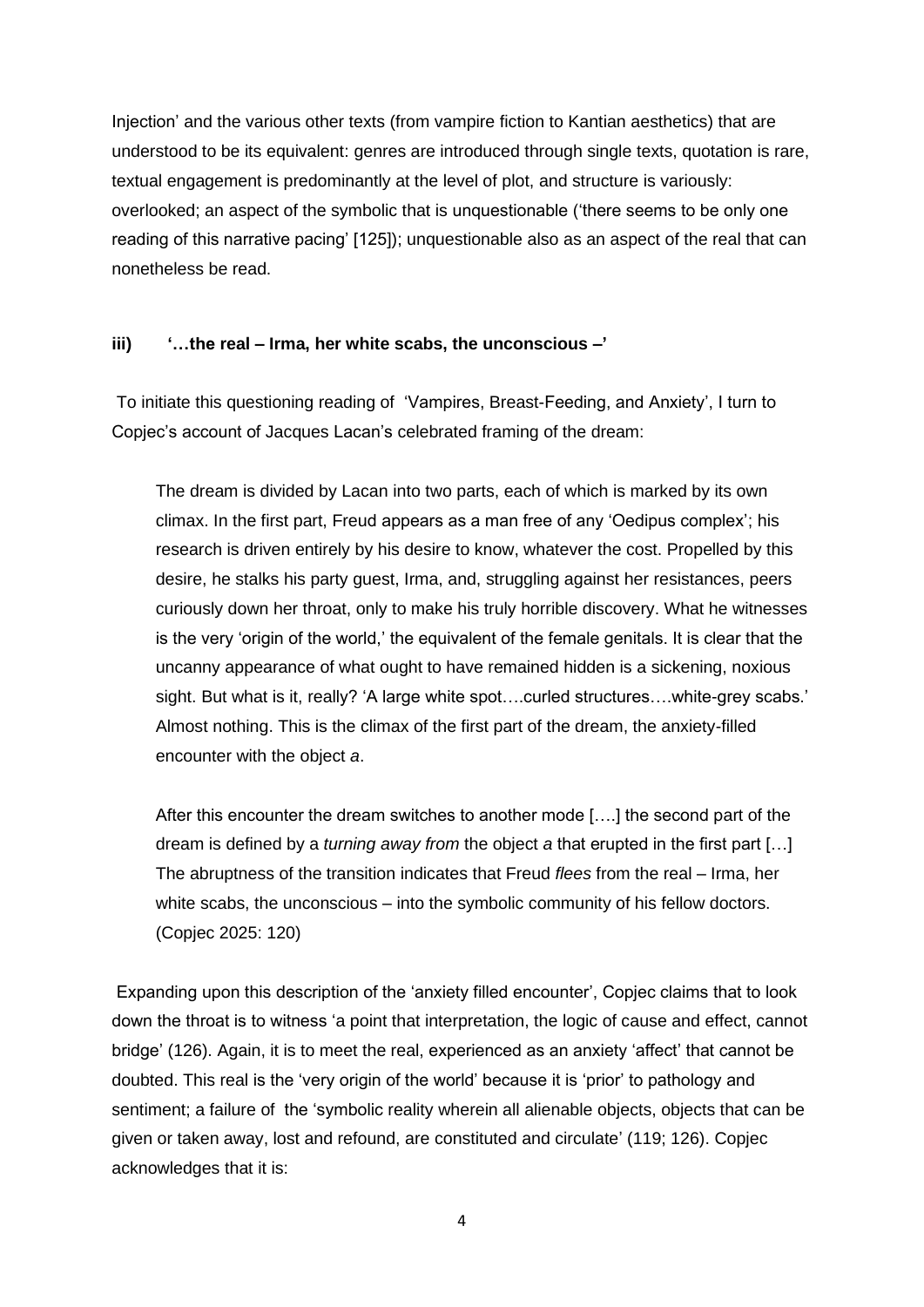somewhat perverse[…] that Lacan should refer to this 'lack of a lack' as an encounter with an *object*: object *a*. But this object is unique. It has neither essence nor a signification. It cannot be communicated or exchanged. It has, in short, no *objectivity*. (119)

I will begin with what I take to be a problematic appeal to origins: the claim that Freud, on looking down Irma's throat, 'witnesses […] the very "origin of the world"'. This is an origin that can be seen for what it is from a point of view other than its own, a witnessed origin, and I read in this the difficulty of conceiving of a narrational perspective that can access a state that is free from supplement.

There is a further issue with the supplement at this stage, in so far as the very '"origin of the world'" that is witnessed is 'the equivalent of female genitals'. The origin, as witnessed, has 'equivalence', it is divided, substitutive, 'alienable', and thus, in one sense, something other than real as understood by Copjec above. An additional and comparable difficulty can be introduced here, as what is witnessed is not 'really' the '"origin of the world'", but *something else*, and that is, finally, 'almost nothing'. 'Almost', because of its status as object *a*, yet the irony of the object, I would suggest, cannot be corralled within its lack of essence, that is, in the specific sense in which it is 'not an object' (119). Although in the first part of the dream Copjec's claim is that we are dealing only with the object *a* and its eruption, there the asymbolic real is encountered in an object that can be separated into parts, a 'large white spot….curled structures….white-grey scabs'. Even for Copjec, the 'almost nothing' is thus divided from within. As some of these parts have 'structures', a notion of form is introduced. What, we might ask, determines 'structure', at this stage? What is the law of structure at this point in the analysis? And, going forward: how is this structure related to the further structures upon which Copjec calls?

The interest in the object *a*, for Copjec, might suggest an alternative reading, as it is her contention, as we know, that the symbolic registers the real. The claim is that although the Lacanian real cannot be included in the symbolic, it is signified in so far as it is what symbolic repetitions miss. The dream is thus not simply a movement from the real to the symbolic, but from the real to the symbolic that registers the inaccessible real  $(121 - 122)$ . It is important to stress here, therefore, that Copjec's argument is that Freud has not entered the 'space' of the symbolic during its initial moments. The real as it is encountered through the symbolic's failure to meet it is, therefore, located strictly in the second part of the dream.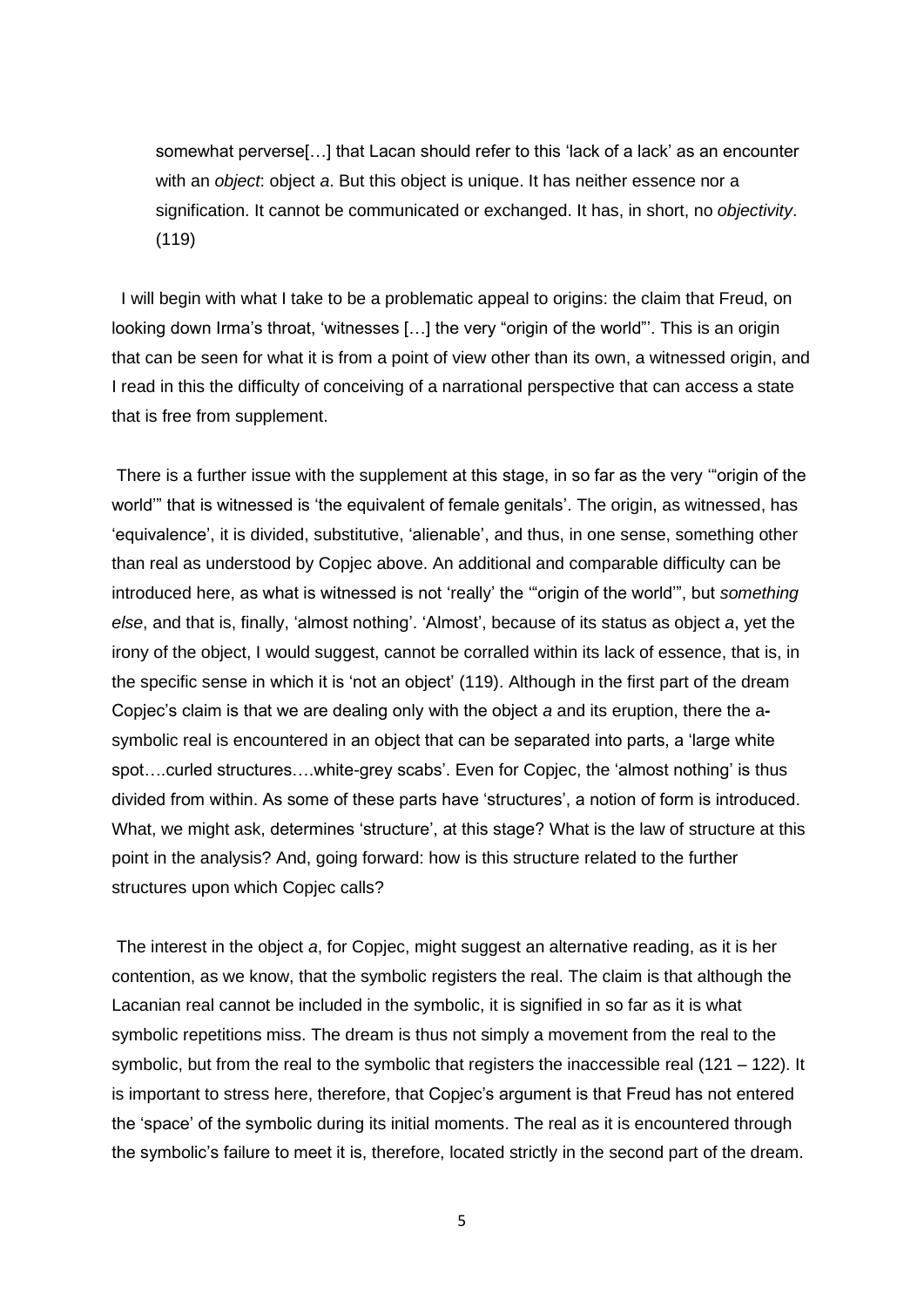To begin to challenge these constructions of the real and the structural in Copjec's analysis, I am interested in following Lacan's own instruction when reading Freud's account of the injection dream: 'You must start from the text, start by treating it as Holy Writ' (Lacan 1988: 153). If we return to Lacan's text, and turn to the description of the anxious encounter in his second lecture on the dream that is glossed within Copjec's account, we read what he – but never Freud - figures as 'the horrendous sight' of the throat, set out in the following terms:

The mouth has all the equivalences in terms of significations that you want. Everything blends in and becomes associated in this image […] There's a horrendous discovery here, that of the flesh one never sees, the foundation of things, the other side of the head, of the face, the secretory glands *par excellence,* the flesh from which everything exudes, at the very heart of the mystery, the flesh in as much as it is suffering, is formless, in as much as its form in itself is something which promotes anxiety. Spectre of anxiety, identification of anxiety, the final revelation of *you are this - You are this, which is so far from you , this which is the ultimate formlessness* (154)

I can certainly see why the appeal here might be to an anxiety inducing encounter with the real, with an unfathomable, formless or shapeless origin. As I read it, however, this real is not resistant to analysis simply because it has never had a place in the symbolic organisation. Within the specific formulation Lacan offers, what one sees, the horrendous sight, is of 'the flesh one *never* sees' (my italics. 'Celle de la chair qu'on ne voit jamais') (Lacan 1978, 186). Impossible seeing. More impossible still: from this flesh, 'everything exudes' ('la chair dont tout sort'), yet how, if the flesh must of necessity fall within the category of everything? The flesh is formless, yet this state is dependent on 'its form in itself' and all that this provokes, that is, a ghostly anxiety. This is a final revelation, one that splits the 'you', requiring, in its formlessness **-** that is, in its radical upsetting of the 'you' **-** a division. 'You' are positioned, in so far as the 'this' that is your other 'is so far away from you', yet the 'this' is also the 'you' that is positioned against it ('*tu es ceci* , *qui est le plus loin de toi, ceci qui est le plus informe*'). 'Ultimate formlessness', it would seem, does indeed require form. 'You' are not in your right place. 'You' are in the very place of the other that is necessary for the independent position of 'you'. I read in this not simply the real as void, the lack of a lack in the symbolic that can be secured, somehow, without reference to the specificity of text, but instead a constitutive impossibility to be read *in Lacan's narration*. The condition of not having a determinate place within the symbolic is not enjoyed only by the 'element' that has nothing to do with it. Instead, I read textuality turned against itself; a senselessness necessary to sense.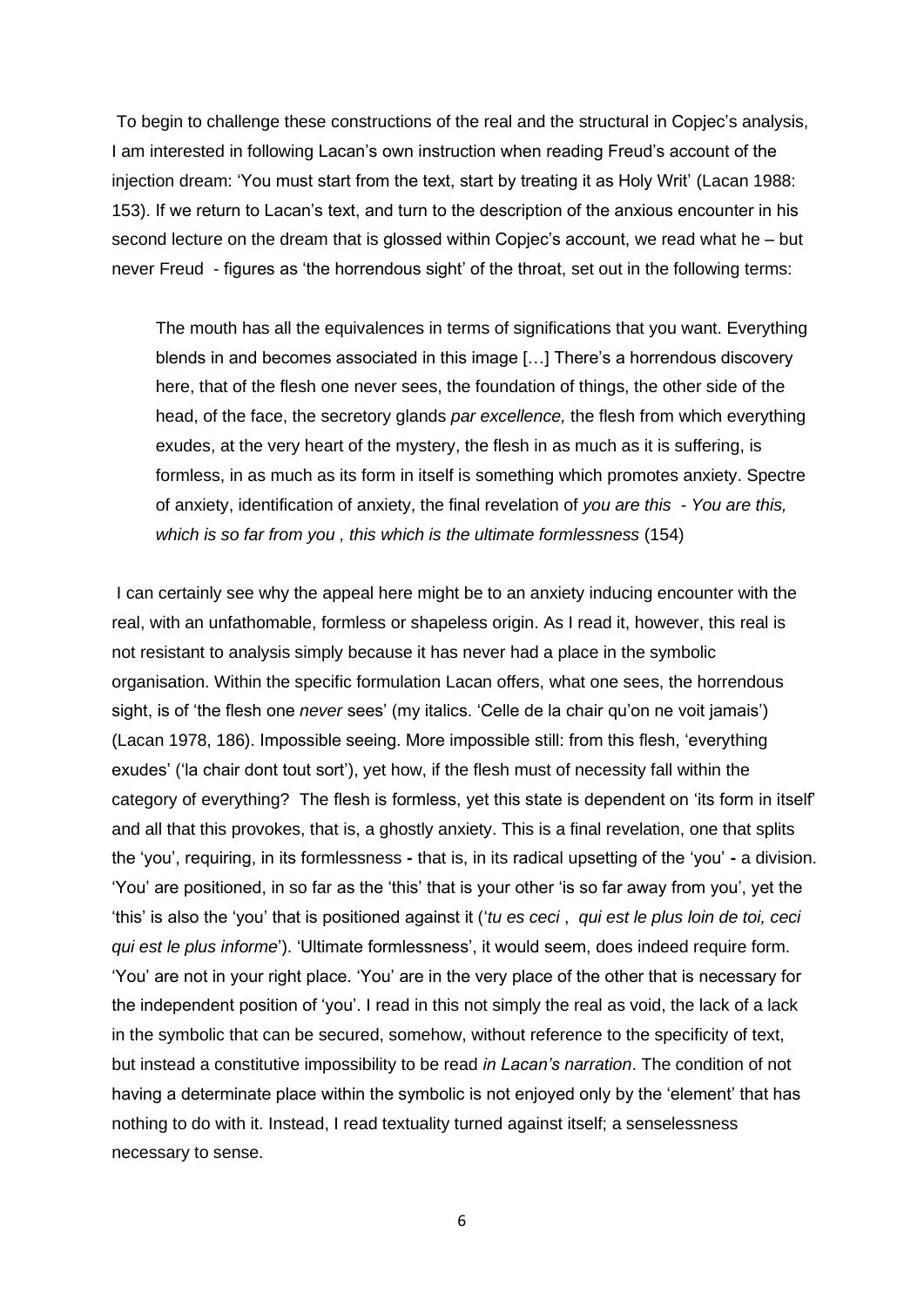It might be suggested that the reading I offer here only confirms the Žižekian Real Real: 'At its most elementary, the Real is non-identity itself, the impossibility for X to be (come) fully itself': the flesh turned against itself; the origin of the world, with its divisions that cannot lodge within the give and take of the symbolic ( Žižek 2013: 380); the real precisely as excess, but also as impossible, divided origin (473–74). I am, however, interested in the difficulty of keeping this real from deferral, of assuring the purity of its impossibility within a reading of the Lacanian and Freudian texts.<sup>ii</sup>

With this in mind, let us return, for a moment, to the questions of origins. In my understanding of Lacan's formulation, 'the foundation of things' is haunted by the things it supports. The first moment is necessarily retrospective. Just like 'the *other* side of the head' (my italics), it cannot be taken on its own terms. This is one reason why the encounter will always be with 'almost nothing', and why this should not be understood as an absence, or an absence of absence, but, instead, a point of supreme density: 'the mouth has all the equivalences in terms of significations, all the condensations you could want'. The mouth is not the pure site of affect, with 'the real [as] Irma, her white scabs', but something overdetermined, having an abundance of signification that, even as it is held out of reach of one's wanting through the modal 'could', threatens the lack that constitutes desire. Caught up with this, however, is the counter sense that it is the very abundance of condensations that usher in the lack. The uncertainty concerning 'equivalence' at this point is not surprising when taking into consideration Lacan's original formulation:: 'Il y a à cette bouche toutes les significations d'équivalence, toutes les condensations que vous voudrez. Tout se mêle et s'associe dans cette image, de la bouche à l'organe sexuel féminin' (Lacan 1978: 186). The mouth has all the equivalent meanings you *will* want, to be sure, but also, all the meanings *of* equivalence. 'Equivalence' is itself constructed through equivalence. It does not escape the effects of its own structure, and 'content' and 'form' thus fail to keep at a safe distance from each other. I read in this the impossibility of shielding 'equivalence' from the touch of meaning, that is, from deferral. iii

Crucially, my contention again is that the divisions of 'equivalence' cannot be questioned in Copjec's account, because what are taken to be the two 'parts' of the dream must be kept distinct: however much the symbolic registers the real in the second part of the dream, there really can be nothing of the symbolic in Freud's encounter with Irma's throat. The force of Copjec's subsequent argument is dependent on the certainty of separation at this point.

It is with this in mind that I turn again, and with renewed insistence, to what is, perhaps, the most obvious sense in which the symbolic returns to the spaces of the dream: *the encounter*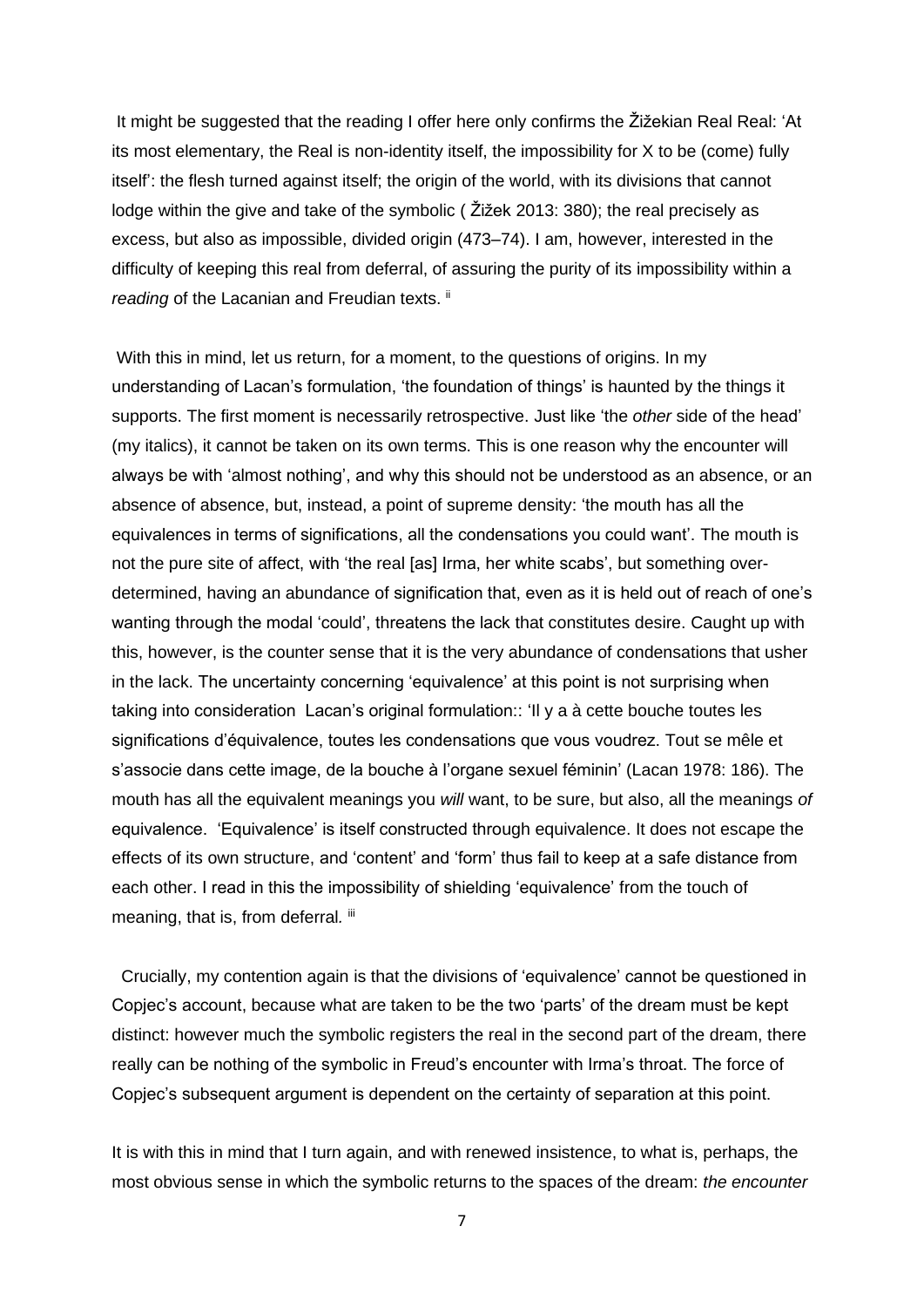*is always recounted*. Freud flees the scene, but only from the perspective of Freud narrating this event; if the 'I' flees or looks, it is through the doubling of a narrating 'I' that is not doing these things. It is not only, as Lacan makes clear, that the fleeing of Freud cannot be taken in isolation from the dream, that state in which the motor discharge of flight is prohibited, but additionally that neither dream nor event can be separated in a reading from the linguistic frame. At certain stages, Lacan can be understood to acknowledge this, and Copjec herself repeats with approval Lacan's condemnation of the 'failure to distinguish the enunciative position of the dreaming patient from the stated position of the dreamed one' (Copjec [1994]: 24). For Copjec, analysis is, however, to focus on the 'space' of the dream, the 'second, Oedipalized space', for example (120**).** At issue, in my reading, is that this space is never somehow simply itself, constituted as it is within a retrospective narration, from a supplementary yet necessary perspective.

#### **iv) The death drive that is not one**

If we *are* to engage narrational frames, then an additional difficulty with the notion of a nonsymbolic encounter is introduced: I take Copjec to read the account of the dream in terms of a structure that *insists*. The dream is divided into 'parts', repeating Lacan's 'Nous avons parlé de deux parties'; 'La phenomenology du rêve del'injection d'Irma nous a fait distinguer deux parties' (Lacan 1978:196). If this grants order to the narrative, and enables the first 'part' of the dream to be clearly differentiated from the second, it also undercuts this difference: the 'part' returns to both sides of the divide. This is equally true of 'climax'. At one stage, Lacan has 'culmine', and as with Copjec, the term is repeated (190). If the second half of the narrative is a fleeing from the real, with the first an encounter, both require 'climax' or 'culmine': 'the climax of the second part, the triumphant pronouncement of the word *trimethylamine*, indicates that it is the word itself , or the symbolic itself, that is our salvation' (Copjec [1994]: 120-121). Thus, the initial encounter with the real *obeys another law*, again the law of structure, a structure that insists across even the bar between the two 'parts'. What persists, and thus what cannot be contained within the individual part - that which somehow pertains to the 'part' of the real and that of the symbolic -, is 'part'**.** 

In insisting, then, 'climax' and 'part' fall outside the 'space' that we have read Copjec to privilege within her analysis. It might be claimed, therefore, that what falls outside Copjec's 'space' is the narrational frame, what might be taken to be an enabling, meaning-making structure. On these terms, what is outside the 'space' – and in this I am referencing the spaces of the encounter with the real and the fleeing into the symbolic *– is the symbolic*. In this, the symbolic can, however, also be read as repetitive, and as unread by Copjec, and, in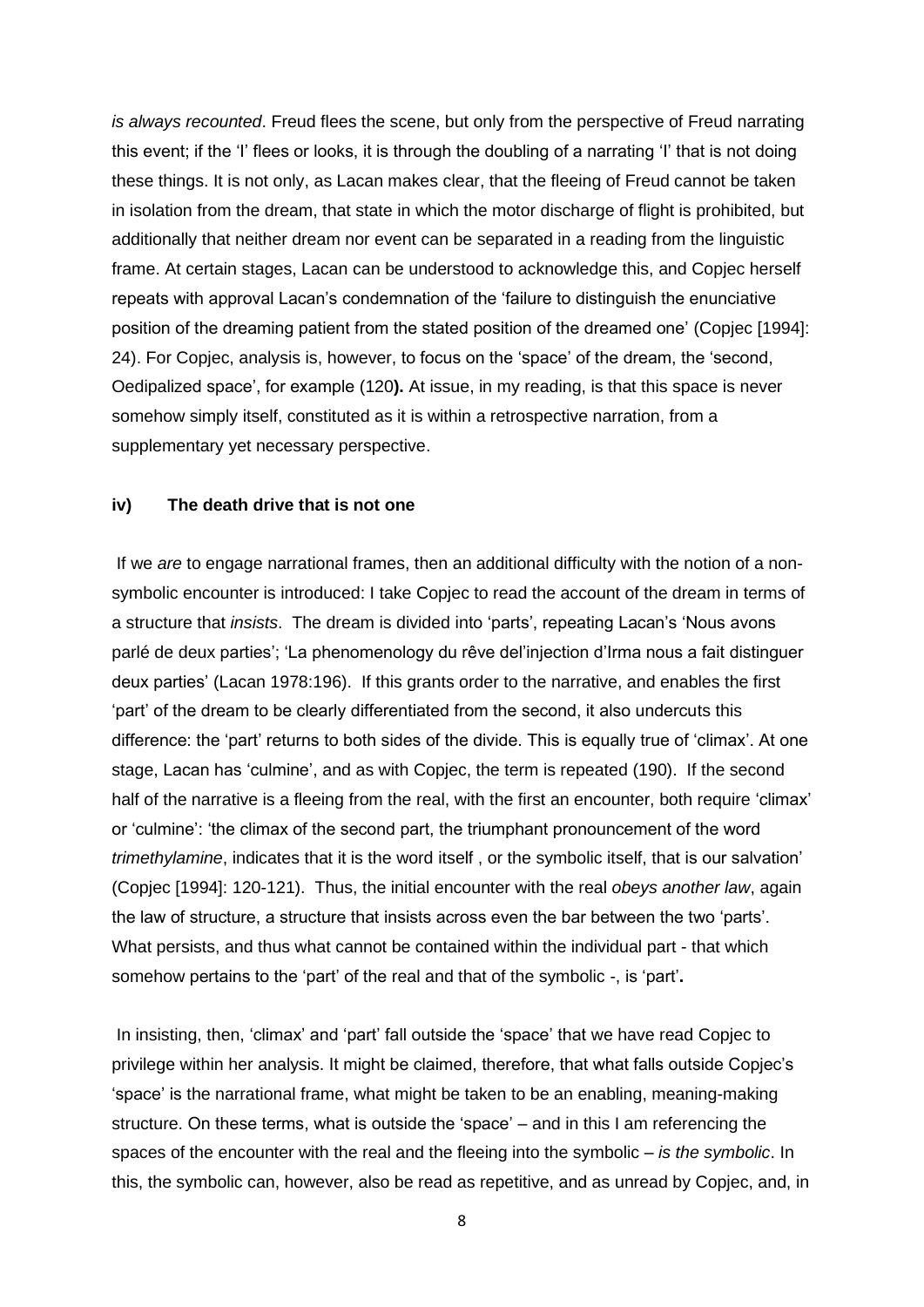this, a gap within the signifying chain of her text. 'Climax' and 'part' are not, then, only to be returned to the text as the comforting, naturalised, sense-making supports to narrative, but also as the symbolic as 'death drive', in so far as this is understood by Copjec to be incomplete, unmasterable and 'inextricably linked to repetition' (45– 46, 54). If 'climax' and 'part' are indeed read not in terms of a general structure transcending the particular 'spaces' of the dream, but rather as insisting terms within Freud's text, then the appeal to the death drive can be further refined. Again, taking up a familiar Žižekean reading, it might be argued that it is not different ideas about or instances of 'climax' that are repeated, but rather the signifier 'climax'.

Copjec's analysis can be read to move towards such an understanding, interested as it is in the problem of the signifier as it relates to the climax, but only, I would suggest, in a way that problematises its own grounds. Copjec argues that in 'the climax of the second part of the dream', as introduced above, the 'salvation' on offer is one of 'repetition […] the signifier's repeated attempt – and failure – to designate itself […]' (121). Again, this, it is claimed, is a defence against the real; what Copjec forwards as the 'correct response' to anxiety: not the symbolic as interpretation, but a deathly repetition that incorporates the real as that which is excluded. It follows from these formulations that the 'climax' is only itself, 'the word itself', but *in this is divided from itself*: the word '*trimethylamine*' *is* 'the climax'; there is the climax, and there is '*trimethylamine*', and somehow the one is also the other. Copjec's argument here is that the word remains nothing other than itself, yet this is a condition not easily achieved: as the 'climax' is located on the other side of the dream, in its first, purportedly non-symbolic half, what is to keep the *'trimethylamine'* that is 'the climax' from the 'part' of the real? A further, related, irony: it is the singularity of the word '*trimethylamine*' that, for Copjec, results in the repetition that defines the symbolic. It is clear that in this argument the word cannot author itself, that it has no authority, and it is this that demands the endless repetition that registers the real that it consistently avoids. As the word is 'the climax', however, it is, as I have been arguing, caught up in another repetition, one that does not coincide with the symbolic of the absurd, isolated word, the symbolic of the signifier, but, for example, extends out into the enabling, unread condition of naturalised structure, that of the literary 'climax' that is positioned as an excess to the 'spaces' of both the symbolic and the real. *Repetition does not keep to its right place*. It repeats, and in this compromises *the* repetition that Copjec's argument requires, the limited, deathly repetition of the absurd, isolated word within the space of the second half of the dream.

At this point a further difficulty still must be introduced: although Lacan does indeed repeat the term 'culmine', he does not stick to it in the way Copjec does 'climax'. Against the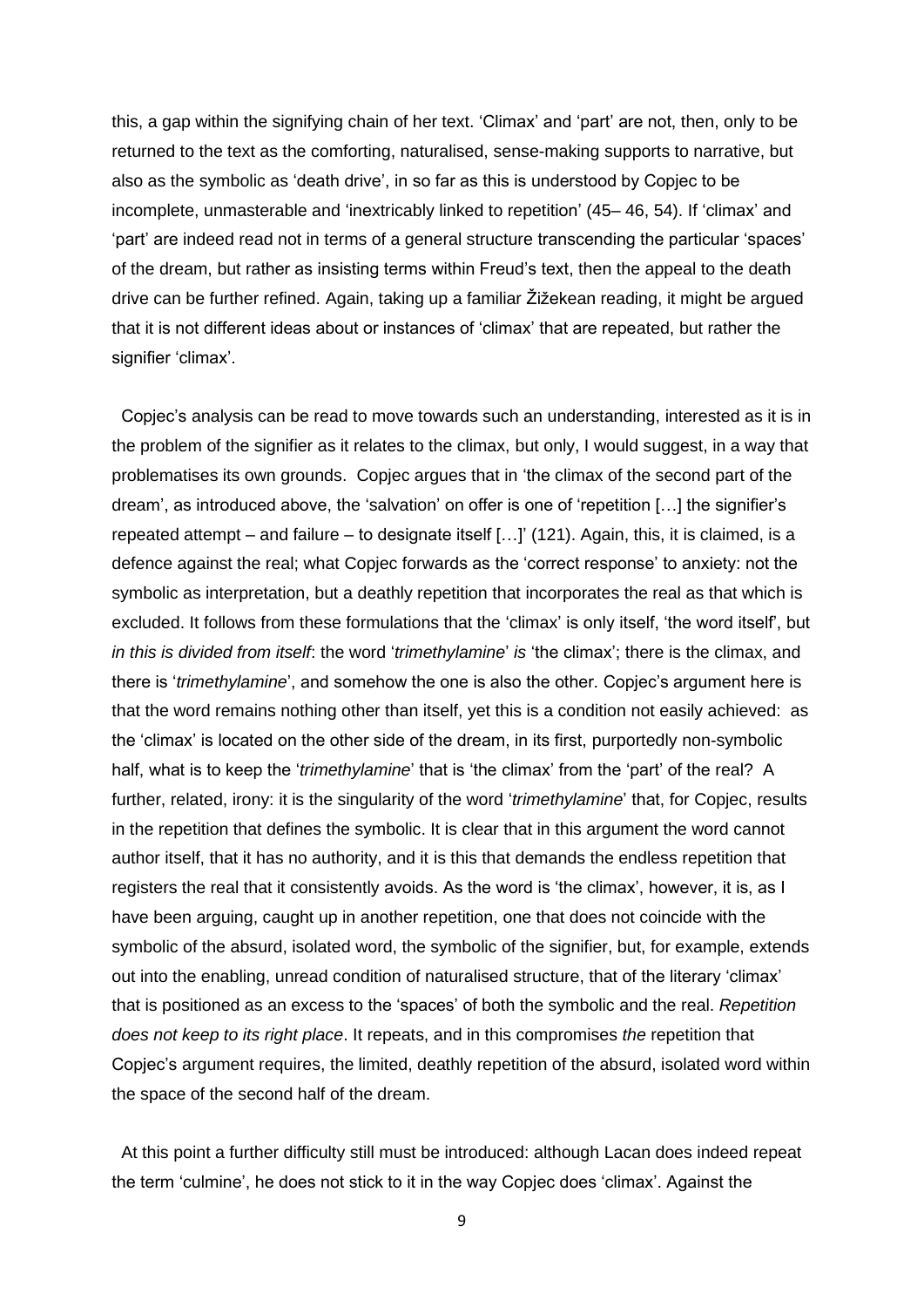structural, dynamic 'culmine', Lacan introduces the geographic, spatial 'sommet', as well as 'un acme'. Following Žižek one possible response to this would be to say that what we have here, again, really is nothing other than the insistence of the signifier across Copjec's text, that either the 'climax' that is repeated, or the chain of 'culmine', 'acme*'* and 'sommet', calls upon 'the master signifier', that point of pure difference that retrospectively occurs either when any given word is understood in various, contradictory ways, or through the displacement of synonyms. It might be suggested, therefore, that my fantasising analysis is unwittingly stuck in the 'historicist' play of the symbolic, caught up in the metonymical circuit of substitution, and thus unable to engage the additional 'metaphorical' dimension that is necessary to keep this in operation (the sense in which the deathless circuit of the symbolic carves out the real – that other dimension). To be clear, the problem with such a move is that it avoids Copjec's location of the insistence of the signifier in one 'climax': it is 'climax' *as* '*trimethylamine*', the seemingly unauthored, discrete term that necessitates repetition. *There cannot be another 'climax', at this stage of Copjec's argument, if there are to be other climaxes.* The symbolic must keep to its designated location as signifier, and not find repetition in, for example, a frame that is taken to fall outside the empty, meaningless repetition that defines the law and meaning. If we are to think of climax as 'master signifier', and thus as a site of pure difference, the difficulty is that difference must include the claim that there is no difference, no repetition, that there really is, indeed, one 'climax'.

To read the terms of the text is to disrupt the stated differences that must be in place for Copjec's argument to function, the sure designations of 'space', 'object', 'symbolic' that are necessary to the carving out of pure difference. 'Climax' might be the isolated word, but in this it is also: insistent; something other than itself; located in a structure that has no place in the space of the real or the symbolic; that which insists across the space of the real and the symbolic, but not as the insistent signifier.

To conclude: if Copjec's makes an unacknowledged appeal to structure in 'climax', there is a further appeal that is acknowledged: 'climax' as the unrealisable structure of death drive, what Žižek names the 'symbolic real'. There is, therefore, something that falls outside of that structure: 'climax' as the common or garden structure with which we began. It follows that there is an unrecognised structure that exceeds the place of what we might term the '*real* structure', and thus, death drive- like – *exceeds the place of the death drive*. (Copjec [1994]: 1-14) 'Climax' is both that part of structure that is not part of structure (because passed over without comment), and that part of death drive which is (not) death drive (because it insists across what is and is not death drive). That is to say, I read 'climax' as the drive that cannot count as drive for there to be drive; the insistence that is not one. Within conventional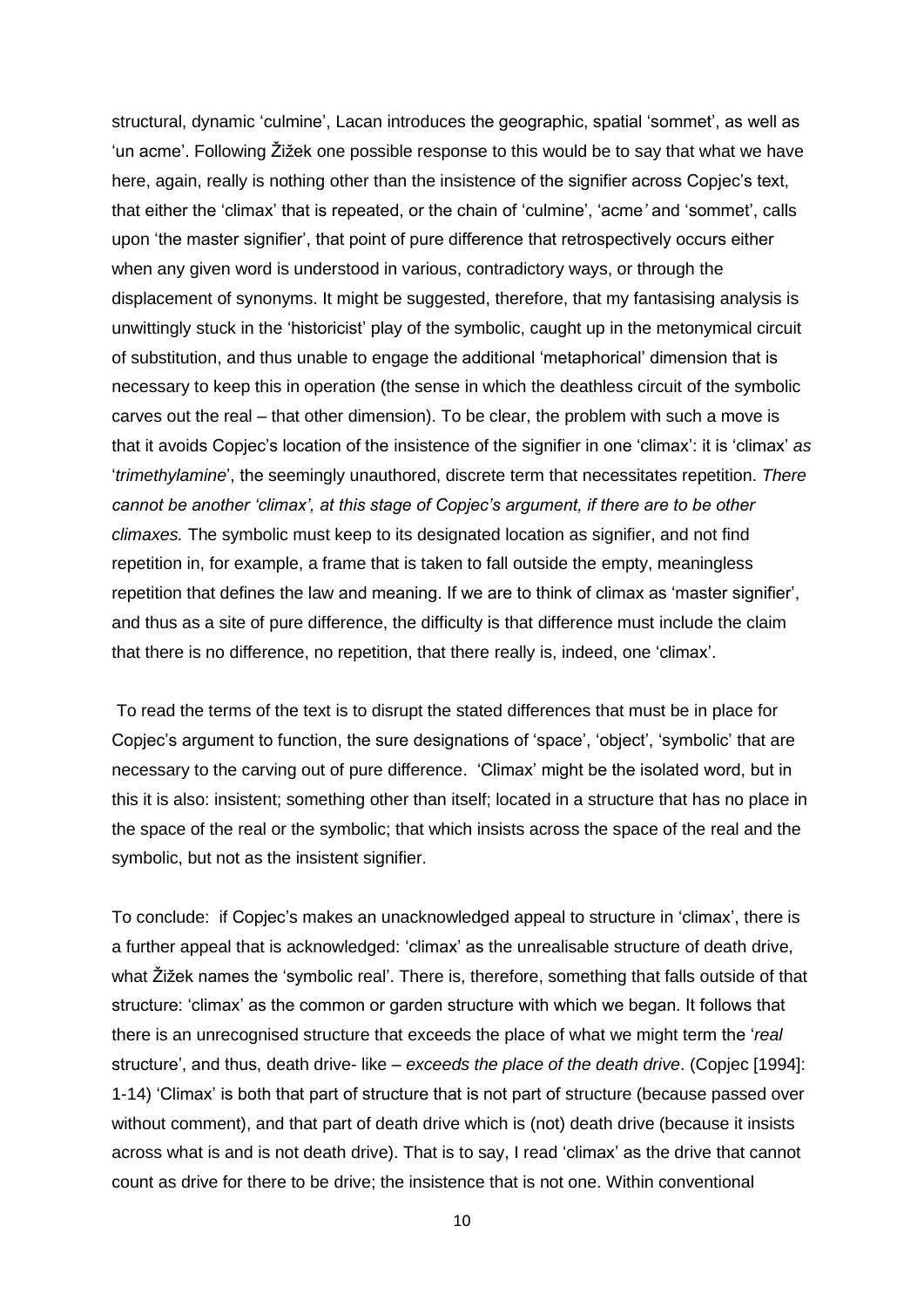Žižekian and Copjecian analysis, there is, of course, crucially always an aspect of structure that does not count as such – 'universal exception' -, but in 'Vampires, Breast-Feeding, and Anxiety' there is also a part of impossible structure that does not count as impossible structure; that which is not simply drive, and in this *is* drive, because drive is what is the same in all symbolic universes, including the symbolic frame of 'death drive'.

#### **v) Fleeing**

It could be suggested that structure is problematic for Copjec in a more straightforward sense, as her argument requires a specific sequence of precisely constructed events that are difficult to square with the text of 'Irma's Injection'. In terms of Copjec's reading of the dream, for example, it is crucial that there is an 'anxiety-filled encounter with the object *a*', that 'the appearance of what ought to have remained hidden is a sickening, noxious sight', experienced as a 'constricted asphyxiating space', and a 'terrifying real' from which Freud 'flees' and 'turns'. Returning to Freud, however, I cannot read any specific appeal to anxiety, terror, revulsion, or constriction in the look down the throat. There is fear and restriction, but, remarkably, these are situated prior to the examination, 'when she [Irma] answers: "If you only knew what pains I now have in the neck, stomach, and abdomen; I am drawn together" [...] I [Freud] am frightened and look at her.' The constriction, for the narration, is in Irma's claim to being tied or strung up ('es schnürt mich zusamme'), and if Freud's startled or fearful reaction is to be read as anxiety ('Ich erschrecke und sehe sie an'), then, according to Copjec, this is prior to the encounter with 'the real'.  $\dot{v}$  Anxiety is also prior to the look here, as Irma's speaking of Freud's failure to know her pain is the spur to his looking. Rather than located in the encounter with the imaginary real, that is, in Freud's examination of Irma's throat, fear can be read to coincide with not looking. Understood in this way, it is the other's notification of a failed encounter, rather than the meeting with the abyss of the other, that provokes anxiety.

This move to secure location (the underside, we might argue, of the limit that is necessary to the brilliant, vertiginous readings Copjec offers [Copjec 2015, 39 - 63) can be read also in the appeal to 'flight', '*flee*[ing]', and '*turning away*'. Despite being the definitive actions within the ethics Copjec is proposing, I would argue that they are disruptively difficult to place. We might begin to work this through with the claim that the 'second part of the dream is defined by a *turning away from* the object *a* that erupted in the first part'. What defines the second part of the dream is thus something that cannot be contained within it. There is a definition in excess of 'part'. And as this definition is a turning away from a previous eruption, the second 'part' is ghosted by the first. It is not, then, that the second 'part' only repeats the first as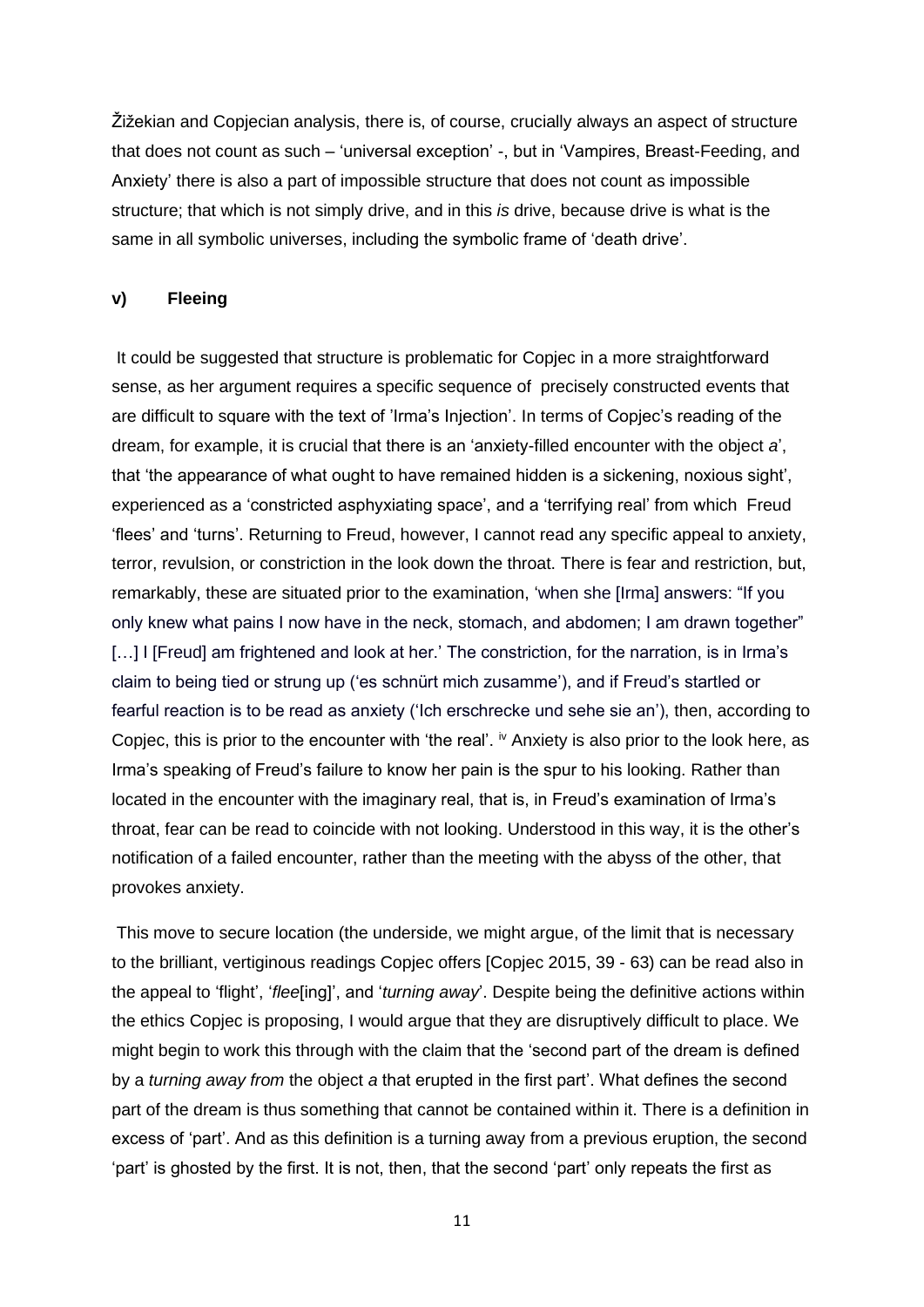'part', as read above, but that there is a turning away that cannot be contained within either part. We read this difficulty again in the claim that 'The abruptness of the transition (from the anxious to the comic mode) means that Freud *flees* from the real – Irma, her white scabs, the unconscious – into the symbolic community of his fellow doctors' (120). Freud flees 'into' a symbolic community, and 'from' the real, and as such, this is a fleeing that insists across the division of 'parts'. Copjec's reading is rooted in a split between the real and the symbolic that is then explicitly problematised through the return of the real to the symbolic. I am suggesting, however, that there is something that must be added to both scenes, a fleeing and a turning away that is necessary to each, yet wholly situated in neither. Fleeing is not the real, within Copjec's analysis. It is a flight from the real. Fleeing is not the symbolic either, however, in so far as Copjec has Freud fleeing 'into' this. It is a flight that I read as an unread yet required excess both to the two scenes and the subsequent problematisationof their neat division within Copjec's account. In order to question the relationship between parts, Copjec must get safely to the point of danger, overlooking the supplement that is necessary, yet anathema, to her structure.

Such difficulties can be read also in the account of 'Irma's Injection' offered by Slavoj Žižek in *Less Than Nothing.* Such repetition should not, in one sense, surprise: Žižek is Copjec's most celebrated fellow traveller, who reviewed *Read My Desire* as 'theoretically correct', and his ideas, although kept at something of a distance thus far, have from the first shaped the debates with which this present article has engaged. <sup>v</sup> As mentioned above, Copjec understands the dream to repeat across a diverse collection of texts, reading what is, I would argue, sometimes and sometimes not its constitute *nothing* insisting within *Dracula*, *La Jetée*, and *Rebecca.* Žižek also has repeated recourse to the dream. Like the little boy coerced into seeing his grandparents, or the gaze of Arbogast in *Psycho*, it is one of Žižek's favoured *examples*, a narrative to which he returns many times within his writing, its 'universality' claimed as established through its failure to exhaust or fully signify itself. vi Within Žižek's writing, 'Irma's Injection' is most often called upon in discussions of fantasy. In 'From Virtual Reality to the Virtualisation of Reality' and 'Freud Lives', for example, the second part of the dream is understood as a maintenance of fantasy, an avoidance of the real, and this is taken to be repeated in Freud's account of a bereaved father woken by a horrifying dream in which his son confronts him with the words 'Father, can't you see I am burning'. vii The father wakes up not to escape the dreaming fantasy, but to dwell in a reality that stands against the real of the dream. With this claim, a tension can be introduced between the understanding of the second scene in the work of Copjec and Žižek, with the former figuring it as a holding on to the real, rather than a more straightforward flight from it. In *Less Than Nothing*, however, Žižek offers a slightly extended account, which brings his reading more in line with Copjec's: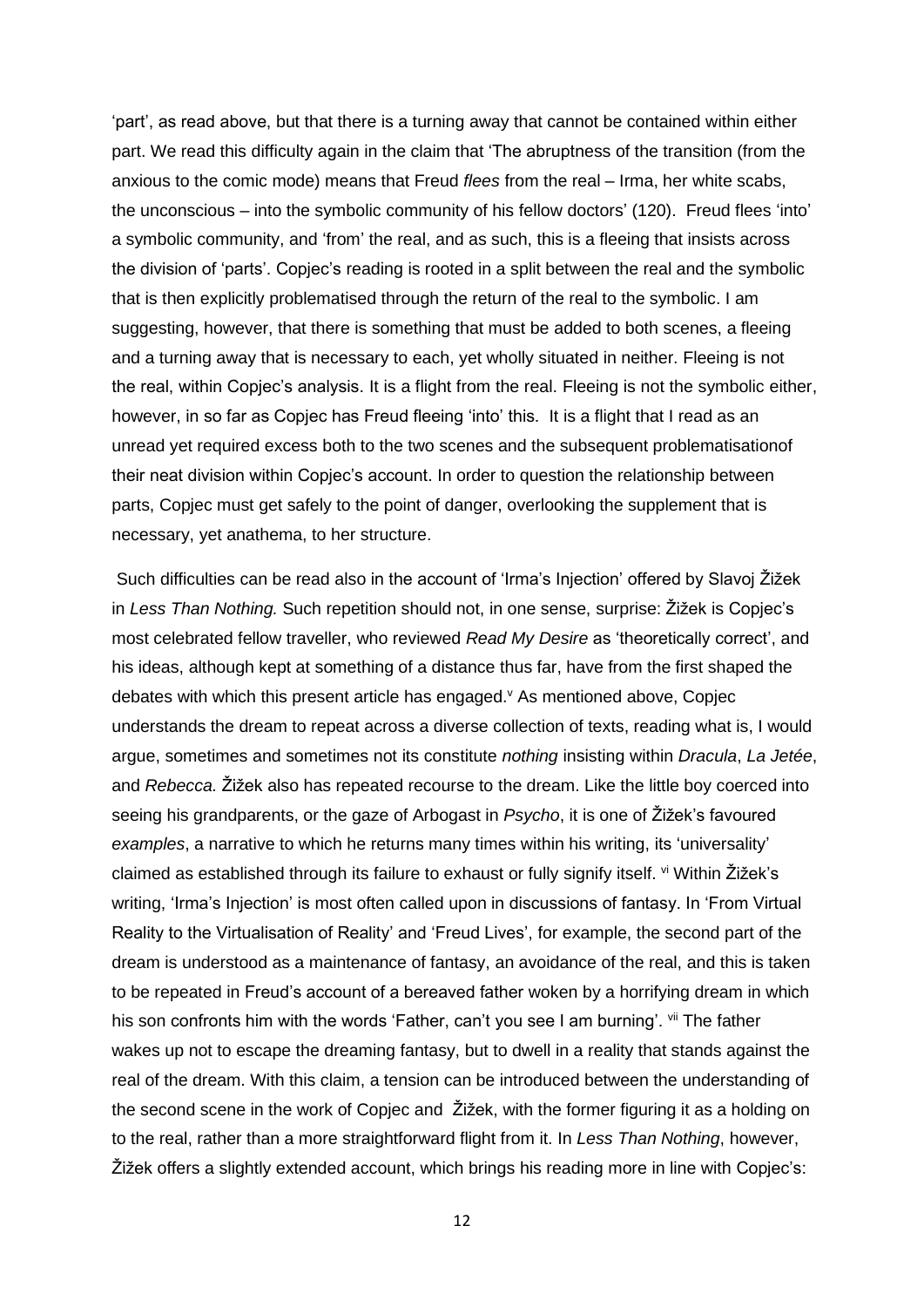the dream is figured as split, and the real is located as much in the second part as it is the first. The reference is introduced within a discussion of the modalities of the negation of negation, in which Žižek introduces one variant, named 'the "Irma-matrix,' the logic of which he claims 'underlies' Freud's dream of 'Irma's Injection' (Žižek 2013). The dream begins, writes Žižek, with a conversation between Freud and Irma, in the course of which:

Freud gets closer to her, approaches her face and looks deep into her mouth, confronting the horrible sight of the red flesh in her throat. At this point of unbearable horror, the tone of the dream changes, the horror all of a sudden passes into comedy [...] which enables the dreamer to avoid an encounter with the true trauma. It may appear that the triad of the 'Irma –matrix' is that of 'IRS': first the imaginary duality; then, its aggravation in the abyss of the Real; finally, the symbolic resolution. However, a more precise reading discloses the fact that we get two Reals in the dream, in that each of its two parts concludes with a figuration of the Real. In the conclusion of the first part […] , this is obvious: the look into Irma's throat renders the Real in the guise of primordial flesh […] in the second part, the comic symbolic exchange or interplay between the three doctors also ends up with the Real, this time in its opposite aspect – the Real of writing, of the meaningless formula of trimethylamine. The difference hinges on the different starting point: if we start with the imaginary (the mirrorconfrontation of Freud and Irma), we get the Real in its imaginary dimension, as a horrifying primordial image that cancels imagery itself; if we start with the symbolic (the exchange of arguments between the three doctors), we get the signifier itself transformed into the Real of a meaningless letter of formula. These two figures are the two opposite aspects of the Real: the abyss of the primordial Life-Thing and the meaningless letter or formula […] (Žižek, 2013, 479).

As with Copjec's reading, there is a division of the dream into two 'parts', with part not read as an issue within discussions of structure, and not implicated in what problematises the mundane division of the dream. This is held instead within the radical doubleness of the same, the notion that it is with pure repetition that the genuine difference arises; a difference that does not reside in finalised identity, but rather in the way in which the same narrative can, from a different starting point, result in opposing notions of the real. My issue is not necessarily with this understanding, but rather the reading of structure that it requires, one that, again, and ironically, can be read to repeat that offered by Copjec. Take for example, the claim that it is precisely at 'this point' of unbearable horror that the tone of the dream changes. Firstly, of course, we can question the location of unbearable horror within the look down the throat, but there are further issues here. What does it mean, for example, to locate the change in tone at the point of horror? This is a point of excess, located from a narrational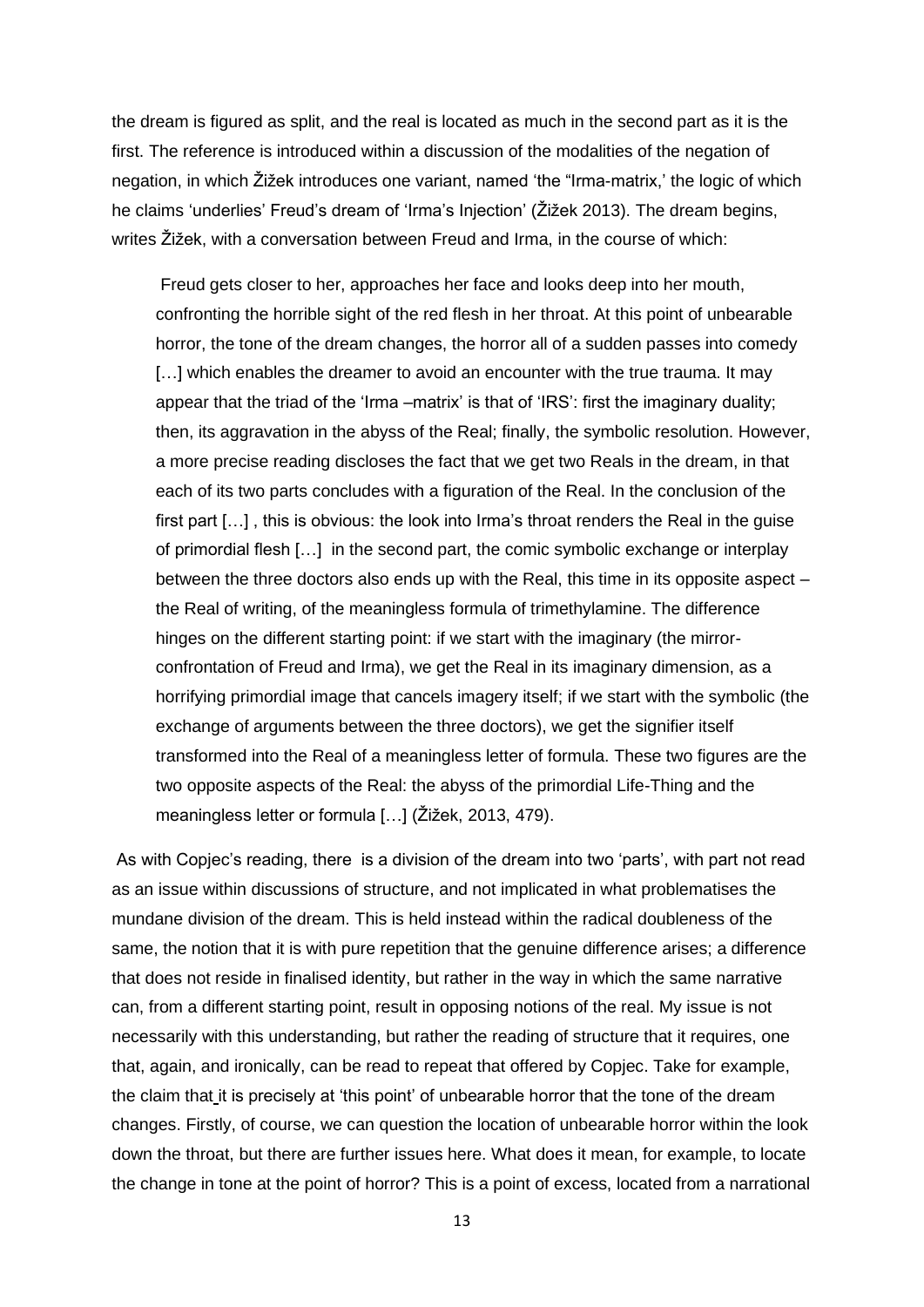position other than its own, and holding within it the alteration that extends beyond its borders. Moreover, it is here, at this point, that 'the horror all of a sudden passes into comedy'. Again, this is a passage that cannot be wholly located on either side of the dream, and the horror of the first part strangely persists within the comedy that supplants it.

There is, however, a need for a cleaner separation between the two parts in Žižek's argument. As pointed out above, the pure difference of the structure hinges on the alternative points of entry: if we start with the part of the symbolic, we get one real, if we start with the imaginary part, we get another. But, as my reading of Copjec has already suggested, the ability to start in this way is far from secure: the symbolic starts already ghosted by the imaginary, just as the imaginary calls upon the symbolic, and not only in the wider sense of its retrospective narrative frame. Copjec and Žižek need to understand the dream to be structured in a certain way, and thus cannot admit readings that would disturb this structure.

It is my contention, then, that additions to the prescribed 'matrix' can be read, in so far as these *repeat* across the engagements with 'Irma's Injection' offered by Copjec and Žižek. As such, we can return a further addition to this repeated matrix: flight. To flee or to take flight, Copjec argues, is to repeat, and to repeat is to flee. Or, more precisely, fleeing is not the real, as it is a flight from the real, yet fleeing is also the real, the real of unsublimated repetition. As such, fleeing, within Copjec's analysis, can also be read in terms of the repetition of 'Irma's Injection' in and across the work of both theorists. But fleeing, in my reading, also puts pay to the security of the structural opposition that, in its repetition and problematisation, forms the 'Irma Matrix': *flight explodes the matrix into which it can be subsumed*. I am thinking here of flight as a structure that is an affront to structure: repeated, persistent, differentiated, yet a pure difference too; flight as the very repetitive structure of the death drive, yet returning to upset even *this* affront to structure; flight not only as symbolic real, and symbolic against the real, but what persists across both, problematising even the established problematisation of their opposition; flight repeated, we might say, in the fleeing of Copjec and Žižek from the problem of flight, a flight from flight, and thus, perhaps, a repetition of it; flight as the displacement and repetition of Irma as *Dracula*, the dream of the burning child**,** and the like, the flight from interpretation; my repetition of (flight from) this in the shift of focus from Copjec to Žižek; the flight (under-read in this present article) from 'flee[ing] to 'turning away'.

Another way to think about flight here might call upon Freud's celebrated discussion within 'Irma's Injection' of 'the navel of the dream': an impediment to, and a promise of, further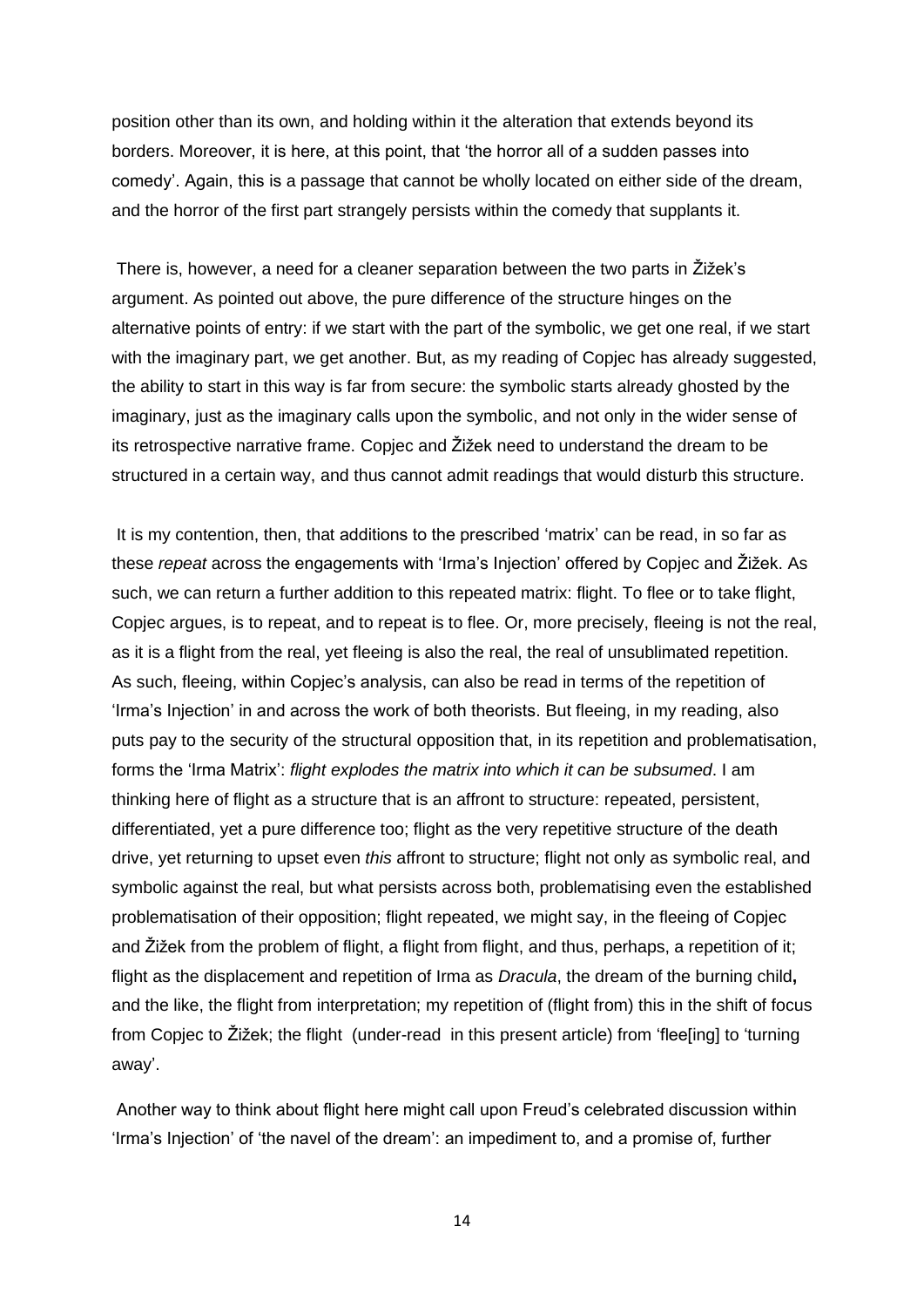analysis; a knot that cannot be unravelled. But here a further, and, for this article, final, difficulty can be introduced.

#### **vi) Conclusion: omphalus**

Thus far, I have only briefly touched upon the rejection of deconstruction shared by Copjec and Žižek in their discussions of 'Irma's Injection'. In 'The Limits of Hegel', however, there is particular commitment to give Jacques Derrida his due. Thus, deconstruction is taken to follow a Freudian investment in contingency that draws attention to the limits of a certain dialectic approach:

'What would Hegel have made of Freud's dream of Irma's injection, the interpretation of which unearths a kind of *superposition* of multiple interpretative lines […] what would Hegel have said about a dream in which the remains of the day (*Tagesreste*) are connected to the core of the dream only through verbal or similar associations'? (487)

Difficulties arise, it is claimed, only in so far deconstructive analysis limits itself to reading 'endless difference, the dissemination that can never be sublated or re-appropriated' (482), to the exclusion of:

The virtual in its proper dimension, as a possibility which already *qua* possibility possesses its own reality; pure difference is not actual, it does not concern different actual properties of a thing or differences among things, its status is purely virtual, it is a difference which takes place at its purest precisely when nothing changes in actuality  $(481 - 2)$ .

Žižek is working here not to simply shore up such oppositions, but to draw out the 'virtual' structural aspects necessary to Freudian contingency, and the pathology that returns to Hegelian formality (480 -90). It is this operation that leads finally to an engagement with the strange logic of Lacanian drive, figured in terms of the Mobius band. Vill For Žižek, drive, as opposed to desire, does not turn around a missing object, as 'for a drive, the "Thing itself" is a circulation around the void (or rather, the hole)'. (498) This might suggest the triumph of pure formality, a movement finding satisfaction in itself alone, and thus requiring no pathological 'content'. The truth is the opposite: such geometry is caught up in 'the paradox' that 'that pure repetition […] is sustained precisely by its impurity, by the persistence of a contingent pathological element to which the movement of repetition gets and remains stuck' and it is in this way that, 'at its most radical, the Lacanian object *a* […] is not a substantial element disturbing the formal mechanism of symbolization, but a purely formal curvature of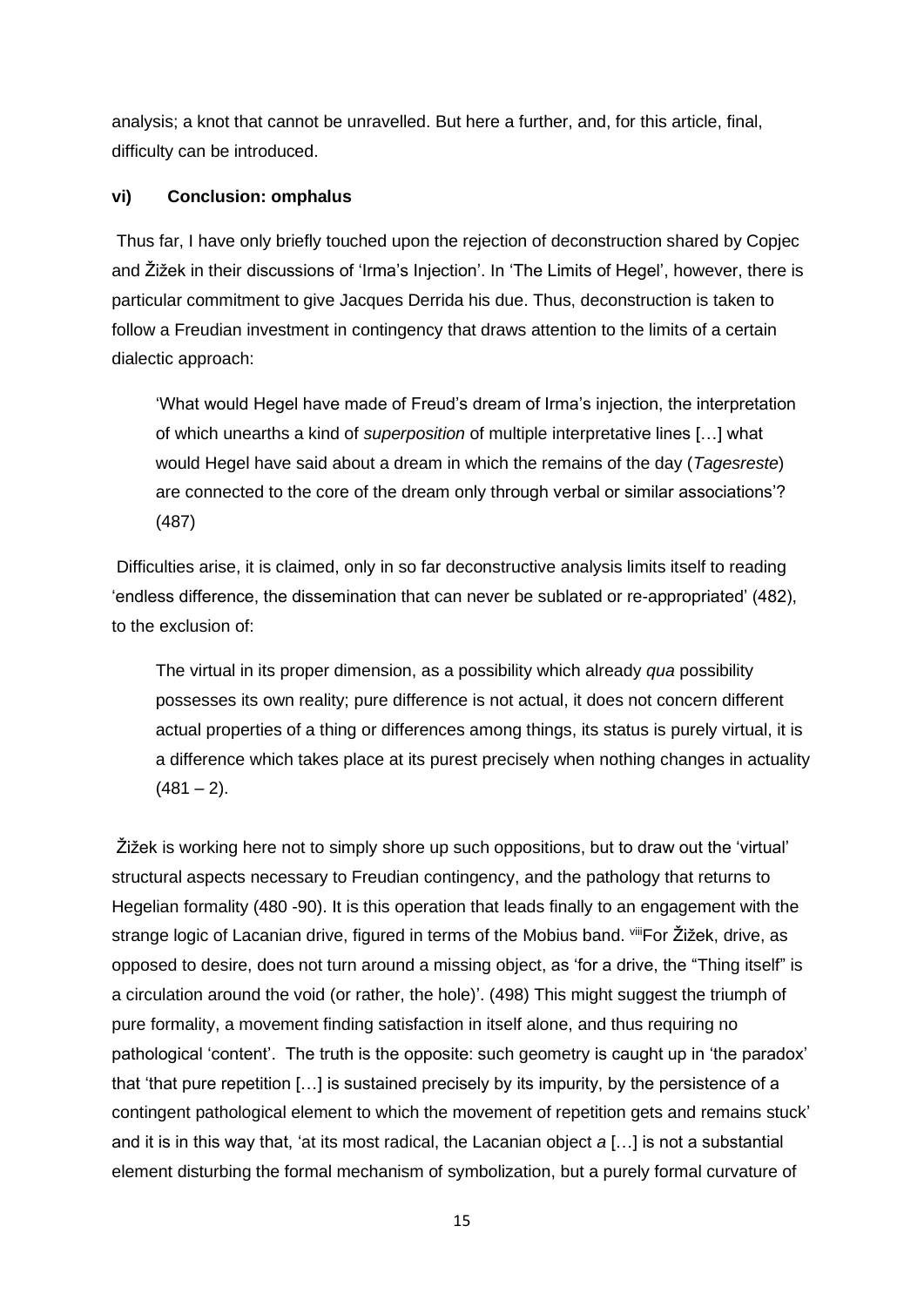symbolization itself' (500). Drive, the excess pleasure of the movement around the pure difference of the single-sided Mobius strip, might seem to do away with the contingent differences in which Derrida is taken to be invested, yet this is to avoid the contingent or pathological aspect of the movement, the sense in which it is like a record stuck within a particular groove: 'every idealizing /universalizing negativity has to be attached to a singular, contingent, "pathological" content which serves as its *sinthome* in the Lacanian sense (if the sinthome is unravelled or disintergrated , universality disappears)' (501).

Thinking back over the various accounts of 'Irma's Injection' read thus far, we are in a position to draw out certain tensions. Thus, for example, the real, for Copjec, is constriction, yet the repetition she positions against this is, for Žižek, attached to the knot of the *sinthome.* Knot against knot. If in one sense this supports Copjec's reading, with its notion of the real returning as the symbolic flight from the real, it also, as it were, introduces a further loop to the knot of flight, an additional contingency to disrupt the sure structure required to stage Copjec's elegant reversals. Alternatively, we could turn to the death drive, which, for Žižek here, is a "sticking", an interruption of 'flow', with flight seemingly the opposite of this. For Copjec, in contrast, flight/fleeing/turning away is repetition as death drive (501). *Pharmakon*, then: an original division; read across both theorists, flight is and is not 'immobilization' (503). Might one not be increasingly tempted at this juncture to call upon 'the navel of the dream'? Not so for Žižek and Copjec. For all their interest in 'Irma's Injection', the limit of discourse, and the structure of the dream, neither theorist mentions that particular knot.

It is at this point that we might turn to a text (published two years after *Read my Desire*) that is not mentioned by Žižek, surprisingly, one might think, considering his interest in repetition, the constitutive limit, origin as impossible difference, knots, and the limits of Derridan analysis: Derrida's *Resistances of Psychoanalysis*. If , in 'The Limits of Hegel', Žižek seems to be at his most open to the possibilities of the deconstructive project, might we nevertheless read here a turning away or a flight from it? Perhaps not: there is, after all, no horrified recoil on Žižek's part. What we have instead is arguably a non-encounter with Derrida and 'the navel of the dream' that is the focus of his reading of 'Irma's Injection' in *Resistances of Psychoanalysis*. There are limits to this line of argument, however, best introduced through a quotation from Derrida's text:

[...] when one seeks to determine the unity of this concept ['resistance'], which serves as a semantic support or paradigmatic reference for the five forms of resistance, one encounters a 'resistance to analysis' that figures *both* the most resistant resistance, resistance par excellence, hyperbolic resistance, *and* the one that disorganizes the very principle, the constitutive idea of psychoanalysis as analysis of resistances […]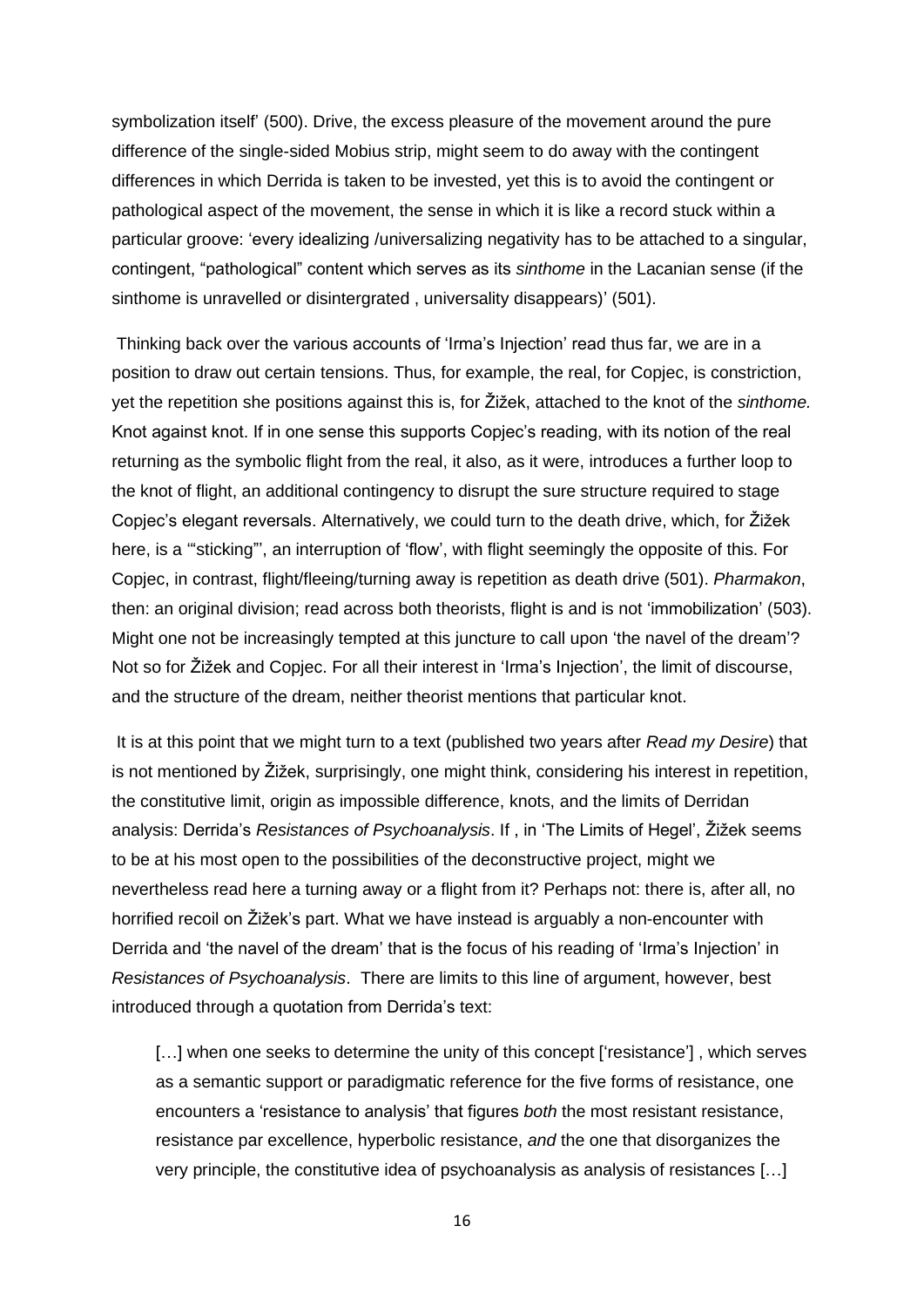The paradox that interests me here is that this repetition compulsion, as hyperbolic paradigm of the series, as absolute resistance, risks destroying the meaning of the series to which it is supposed to assure meaning (this is an effect of formal logic […]), but still more ironically, it defines no doubt a resistance that has no meaning – and that, moreover, is not a resistance […] the repetition compulsion does not give its meaning to the four other forms of resistance for two reasons: it has no meaning (death drive) and it resists analysis in the form of non-resistance, for the primary reason it is *itself of an analytic structure or vocation* […] We have here returned very close to the navel of the dream, to the place where the desire for death and desire *tout court* call for and speak the analysis they prohibit, speak to it by saying nothing, respond without responding, without saying *yes* or *no*, as in 'Bartleby the Scrivener'. To every demand, question, pressure, request, order it responds without responding, neither active nor passive 'I would prefer not to' (23 - 24).

Derrida, so close to the navel, was surely never more Žižekian. Rather than turning from questions of formal logic, as both Žižek and Copjec claim in their chapters is the case with deconstruction, *Resistances of Psychoanalysis* engages precisely the problem of the 'universal exception' that is central to their work. The exception here is without content or meaning: very much the Žižekian and Copjecian death drive. And the ethics that are read from this are those of Melville's hero, with Derrida quoting the words that have, of course, become something of a catchphrase for Žižek, an encapsulation of the political project he wishes to pursue: 'I would prefer not to'. For sure, this ends in the navel, and thus introduces a limit that is off-limit to both Copjec and Žižek, both as a repressed that I have returned, and a dense, primary textual *différance* that seems at odds with the neat impossibility of the Mobius strip. For all that, such differences do not enable us to entirely or confidently turn from questions of repetition, resistance, turning, and flight.

I am not, at this late stage, about to take up a position within the Derrida/Lacan debates (Žižek 2011; Sigler 2010; Hurst 2008; Ziarek 1997; Johnson 1977). Yes: I take flight. I will conclude, instead, only with the following questions. Are we, in light of our analysis of Copjec's 'Irma's Injection', to read Žižek's discussion of Derrida in 'The Limits of Hegel' as a flight of *avoidance* or of *fidelity*? When we think through this choice, should we call upon 'sticking', 'fleeing', 'constricting', 'turning away', a combination of the four, or something else? What law should we follow in this choice? How confident are we in the separation of these actions? Is flight here what secures opposition (for example: Derrida/Žižek; the mouth/the doctors), or what also makes impossible such sure divisions (flight as unacknowledged supplement to structure, or 'universal exception')? And if impossibility is indeed enabled by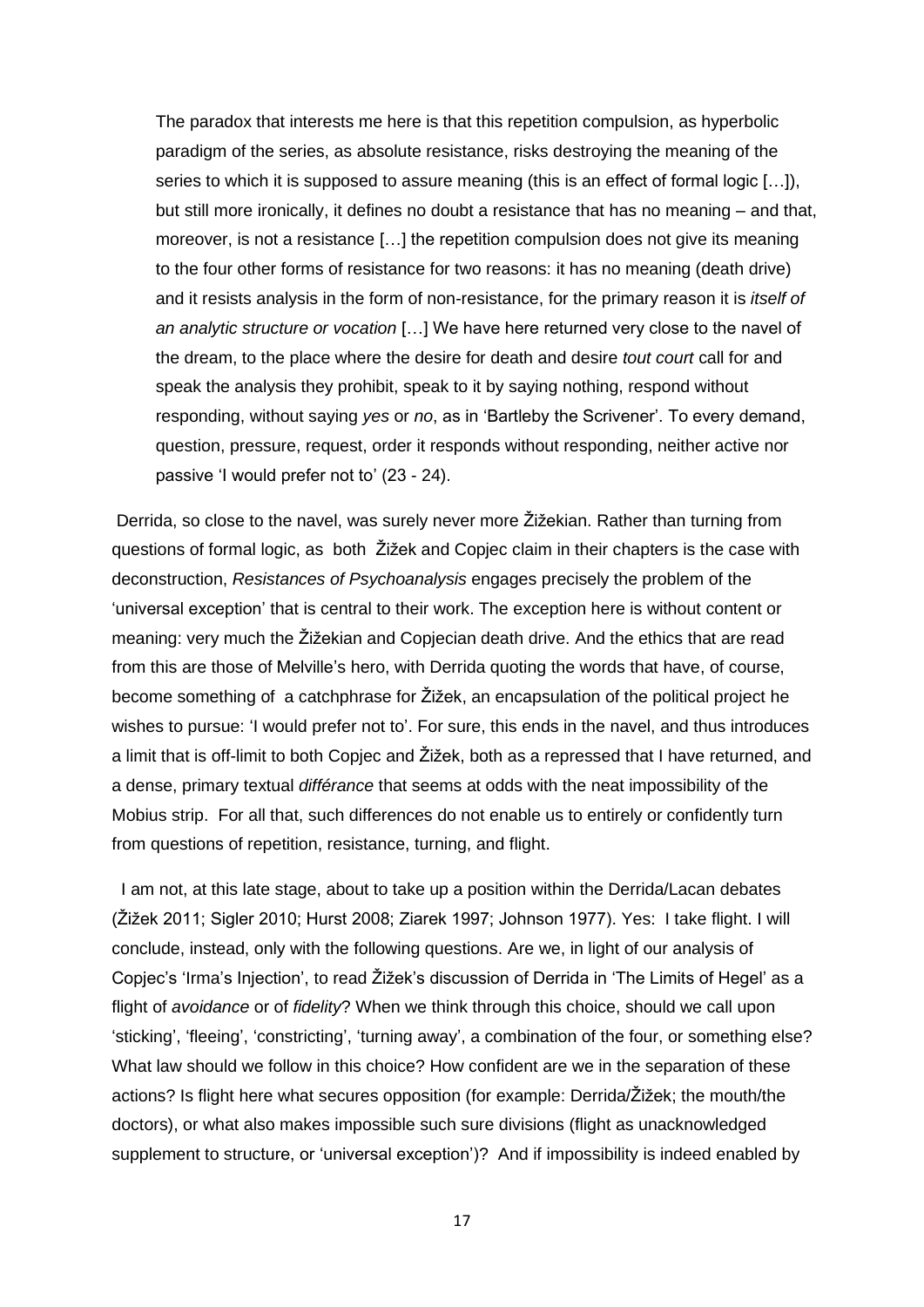flight as death drive/ pure repetition/formality, what is to ensure the separation of this operation from other contingencies, and from contingency *in general*?

#### **Bibliography**

Hurst, A. (2008) *[Derrida Vis-a-vis Lacan: Interweaving Deconstruction and Psychoanalysis](https://www.amazon.co.uk/Derrida-Vis-vis-Lacan-Deconstruction/dp/0823228746/ref=sr_1_21?dchild=1&keywords=derrida+lacan&qid=1611689549&sr=8-21)  [\(Perspectives in Continental Philosophy\)](https://www.amazon.co.uk/Derrida-Vis-vis-Lacan-Deconstruction/dp/0823228746/ref=sr_1_21?dchild=1&keywords=derrida+lacan&qid=1611689549&sr=8-21)*, New York: Fordham University Press. Cocks, N. (2020) "Gender, Genre and *Dracula*: Joan Copjec and 'Vampire Fiction'", *Humanities* 9/2. Copjec, J. (2005/1994) *Read My Desire: Lacan Against the Historicists*, London: Verso. Derrida, J. (1998/1996) *Resistances of Psychoanalysis*, trans. by P. Kamuf, P. Brault, and M. Naas. Stanford; Stanford University Press. Flisfeder, M. (2012) *The Symbolic, The Sublime, and Slavoj* Žižek's *Theory of Film*. Basingstoke: Palgrave Macmillan. Freud, S. (2001/1900) *The Interpretation of Dreams*, trans. James Stratchey, London: Vintage. Johnson, B. (1988/1977) "The Frame of Reference," in J. P. Muller and W. J. Richardson (eds.) *The Purloined Poe: Lacan, Derrida, and Psychoanalytic Reading*, Baltimore: The John Hopkins University Press. Lacan, J. (1988/1978) *The Seminar of Jacques Lacan, II: The Ego in Freud's Theory and in* 

*the Technique of Psychoanalysis 1954 – 55*, trans. by S. Tomaselli, Cambridge: Cambridge University Press.

\_\_\_\_\_ (1978) *Le Séminaire, liv. II: Le moi dans la théorie de Freud et dans la technique de la psychanalyse*, Paris: Seuil.

E. Laclau and C. Mouffe (1985) *Hegemony and Socialist Strategy*, London: Verso (New Left).

Mahony, P. (2001) *Psychoanalysis and Discourse*, London: Routledge.

Sigler, D. (2010) "The Navel of the Dream: Freud, Derrida and Lacan on the Gap where 'Something Happens," *SubStance* 39/2:17-38

Žižek, S. (2013) *Less than Nothing: Hegel and the Shadow if Dialectical Materialism*, London: Verso.

\_\_\_\_ (2011/2001) *Did Somebody Say Totalitarianism?: Four Interventions in the (Mis)Use of a Notion*, London: Verso.

*\_\_\_\_\_* (2008) *Violence: Six Sideways Reflections*. London: Profile Books.